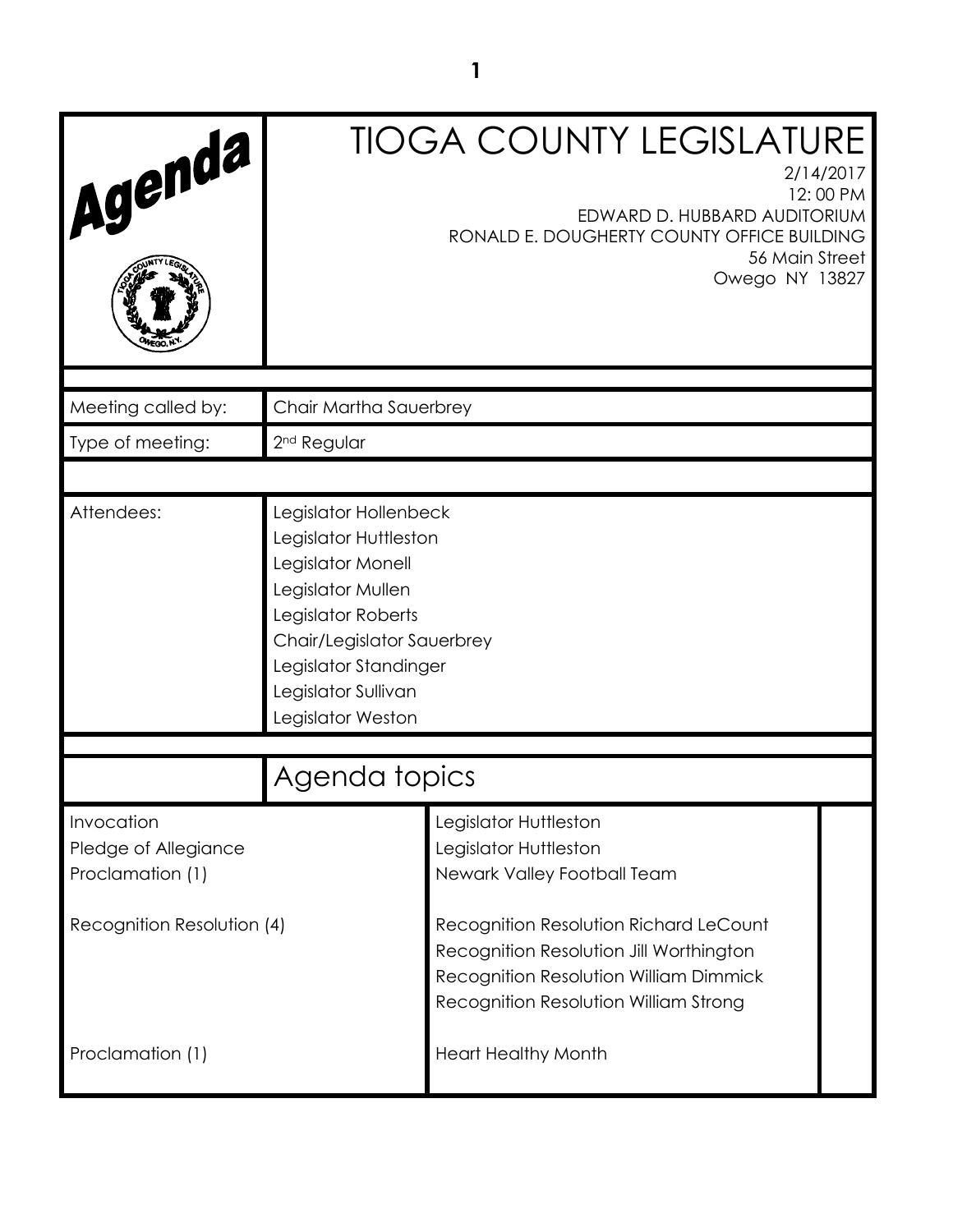| Privilege of the Floor                     |                                                                                                                                                           |                                                                                                                                                                                                                          |          |
|--------------------------------------------|-----------------------------------------------------------------------------------------------------------------------------------------------------------|--------------------------------------------------------------------------------------------------------------------------------------------------------------------------------------------------------------------------|----------|
| Approval of Minutes                        |                                                                                                                                                           | January 5 and 10, 2016                                                                                                                                                                                                   |          |
| Petitions, Communications & Notices        |                                                                                                                                                           |                                                                                                                                                                                                                          |          |
| Appointments/Reappointments                |                                                                                                                                                           | Abolish FMAS committees                                                                                                                                                                                                  |          |
|                                            |                                                                                                                                                           |                                                                                                                                                                                                                          |          |
| <b>Reports Standing/Special Committees</b> |                                                                                                                                                           |                                                                                                                                                                                                                          |          |
| <b>RESOLUTIONS:</b>                        |                                                                                                                                                           | 1. Authorize Transfer of Funds for purchase of a printer for the                                                                                                                                                         |          |
|                                            |                                                                                                                                                           | Economic Development & Planning Office                                                                                                                                                                                   |          |
|                                            |                                                                                                                                                           | 2. Appropriation of Funds Public Health                                                                                                                                                                                  |          |
|                                            |                                                                                                                                                           | 3. Amend Budget Public Works                                                                                                                                                                                             |          |
|                                            |                                                                                                                                                           | 4. Fund Capital Reserve Accounts                                                                                                                                                                                         |          |
|                                            |                                                                                                                                                           | 5. Reestablish Prior Year Capital Projects                                                                                                                                                                               |          |
|                                            |                                                                                                                                                           | 6. Reestablish Prior Year Grants for HHS                                                                                                                                                                                 |          |
|                                            |                                                                                                                                                           | 7. Reestablish Prior Year Grants for 2017                                                                                                                                                                                |          |
|                                            | 8. Authorize                                                                                                                                              | Multi-Year<br>of<br>Maintenance<br>Prepayment<br>Agreements to Achieve Savings                                                                                                                                           |          |
|                                            |                                                                                                                                                           | 9. Accept Indigent Legal Services Award and Amend Budget                                                                                                                                                                 |          |
|                                            | 10. Apply for Indigent Legal Services Grant                                                                                                               |                                                                                                                                                                                                                          |          |
|                                            | 11. Authorizing the Implementation and Funding in the first                                                                                               |                                                                                                                                                                                                                          |          |
|                                            | instance 100% of the Federal Aid and State "Marchiselli"<br>Program-Aid eligible costs of a transportation Federal-Aid<br>Project and appropriating funds |                                                                                                                                                                                                                          |          |
|                                            |                                                                                                                                                           | 12. Authorizing the Implementation and Funding in the first<br>instance 100% of the Federal Aid and State "Marchiselli"<br>Program-Aid eligible costs of a transportation Federal-Aid<br>Project and appropriating funds |          |
|                                            |                                                                                                                                                           | 13. Award Design Services to McFarland Johnson for Phase 3 of<br>Bridge Preventative Maintenance Project PIN 9753.99                                                                                                     |          |
|                                            |                                                                                                                                                           | 14. Award Repair of the HVAC Unit at the Ronald E. Dougherty<br>County Office Building                                                                                                                                   |          |
|                                            |                                                                                                                                                           | 15. Urging New York State to fund Probation Departments and<br>other impacted County Departments and agencies the full<br>costs associated with raising the age of criminal responsibility<br>to 18 years of age         |          |
|                                            |                                                                                                                                                           | 16. Erroneous Assessment Town of Barton                                                                                                                                                                                  |          |
|                                            |                                                                                                                                                           | 17. Erroneous Assessment Town of Tioga                                                                                                                                                                                   |          |
|                                            | 18. Erroneous Assessment Town of Newark Valley                                                                                                            |                                                                                                                                                                                                                          |          |
|                                            | 19. Erroneous Assessment Town of Owego                                                                                                                    |                                                                                                                                                                                                                          |          |
|                                            | <b>Bureau</b>                                                                                                                                             | 20. Appoint and Extend Youth Board Members Terms Youth                                                                                                                                                                   |          |
|                                            |                                                                                                                                                           | 21. Set Public Hearing for 2017 Annual Agricultural                                                                                                                                                                      | District |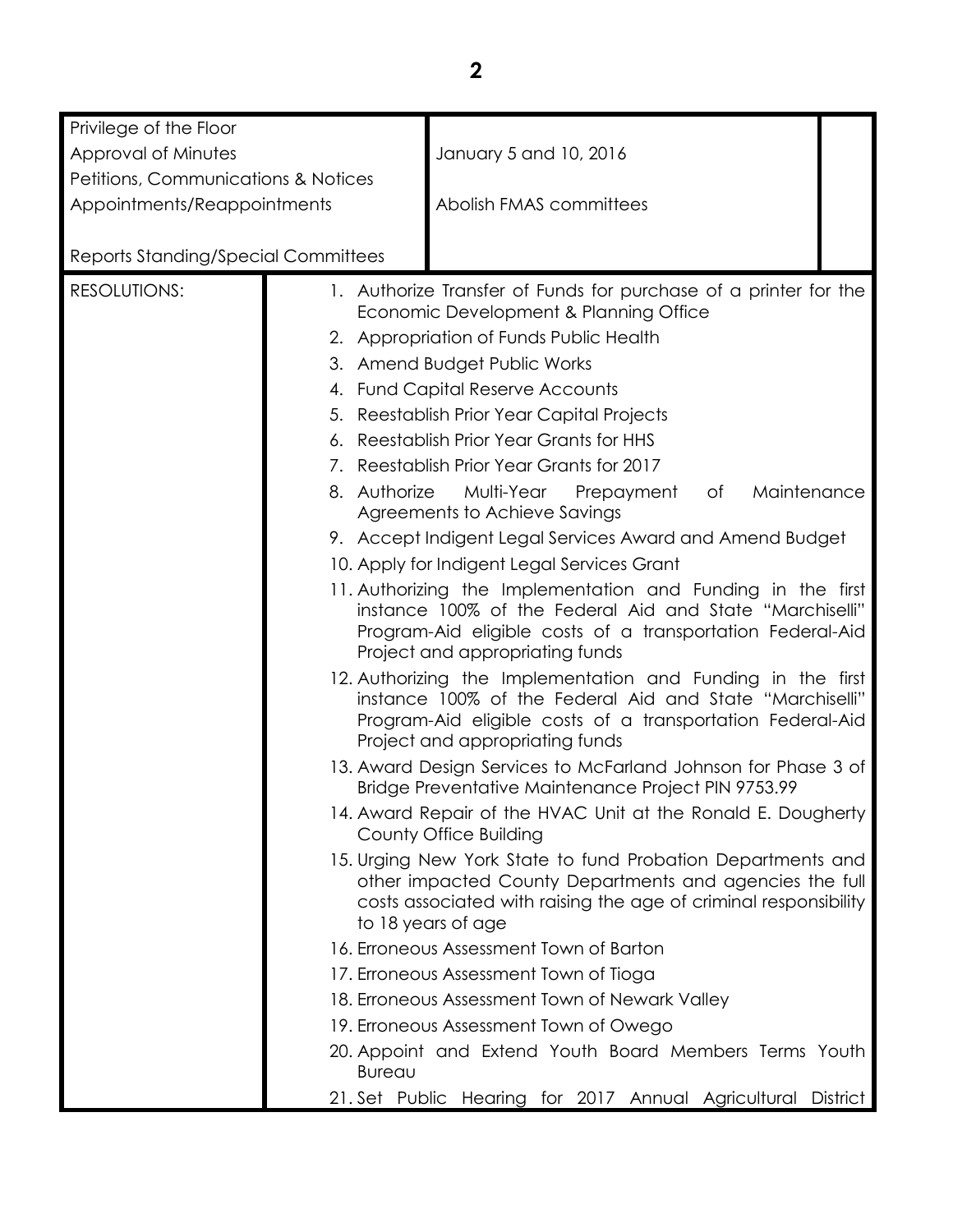|  | Inclusions<br>22. Set Public Hearing for the North Tioga Eight-Year Agricultural<br><b>District Review</b>                                                                                                                                                             |
|--|------------------------------------------------------------------------------------------------------------------------------------------------------------------------------------------------------------------------------------------------------------------------|
|  | 23. Authorization to submit application to New York Homes and<br>Community for Funding and to Administer a 2017 New York<br>Main Street Program for the 2017 Candor Downtown<br>Revitalization Program                                                                 |
|  | 24. Award Natural Gas Contract to Direct Energy                                                                                                                                                                                                                        |
|  | 25. Resolution Calling on Governor Andrew Cuomo and the<br>State Legislature to plan for Next Generation 911 in NYS and<br>create a NYS 911 Department that supports County Public<br>Safety Answering Points and enhances Local Emergency<br><b>Dispatch Services</b> |
|  | 26. Resolution Calling on Governor Andrew Cuomo and the<br>State Legislature to more equitably and efficiently impose<br>the 911 Surcharge on all wireless communication devices<br>and use revenues to finance life saving County 911 Services                        |
|  | 27. Retitle and amend Classifications within Clerical and<br>Account Clerical Series Personnel Department                                                                                                                                                              |
|  | 28. Standard Work Day and Reporting Resolution                                                                                                                                                                                                                         |
|  |                                                                                                                                                                                                                                                                        |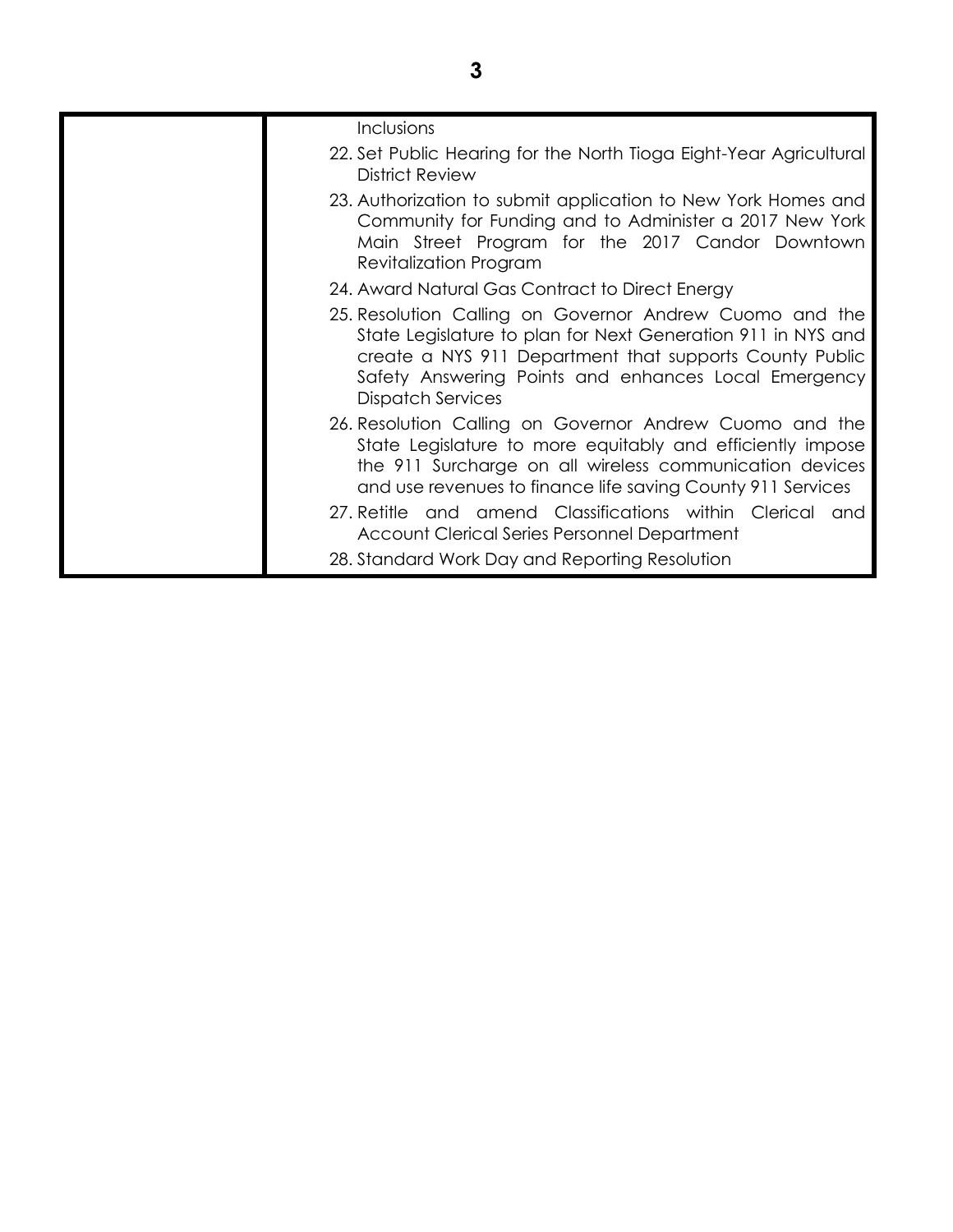REFERRING TO: THE PUBLIC SAFETY COMMITTEE

RESOLUTION NO. -17 RESOLUTION RECOGNIZING RICHARD LECOUNT'S 43 YEARS OF DEDICATED SERVICE TO TIOGA COUNTY

WHEREAS: Richard LeCount was appointed as part-time Deputy Director of Civil Defense on 3/1/74; part-time Civil Defense Director on 7/8/87; and appointed part-time Director of Emergency Preparedness on 5/16/07; and

WHEREAS: Richard LeCount has been dedicated and loyal in the performance of his duties and responsibilities during the past 43 years to Tioga County, thereby earning the respect of his colleagues and peers throughout Tioga County; and

WHEREAS: Richard LeCount will retire from the Tioga County Emergency Management Office on February 28, 2017; therefore be it

RESOLVED: That the Tioga County Legislature, on its own behalf, as well as on behalf of the citizens of Tioga County, express sincere gratitude to Richard LeCount for his more than 43 years of dedicated and loyal service to the residents of Tioga County; and be it further

RESOLVED: That this resolution be spread upon the minutes of this meeting and a certified copy be presented to this outstanding employee, Richard LeCount.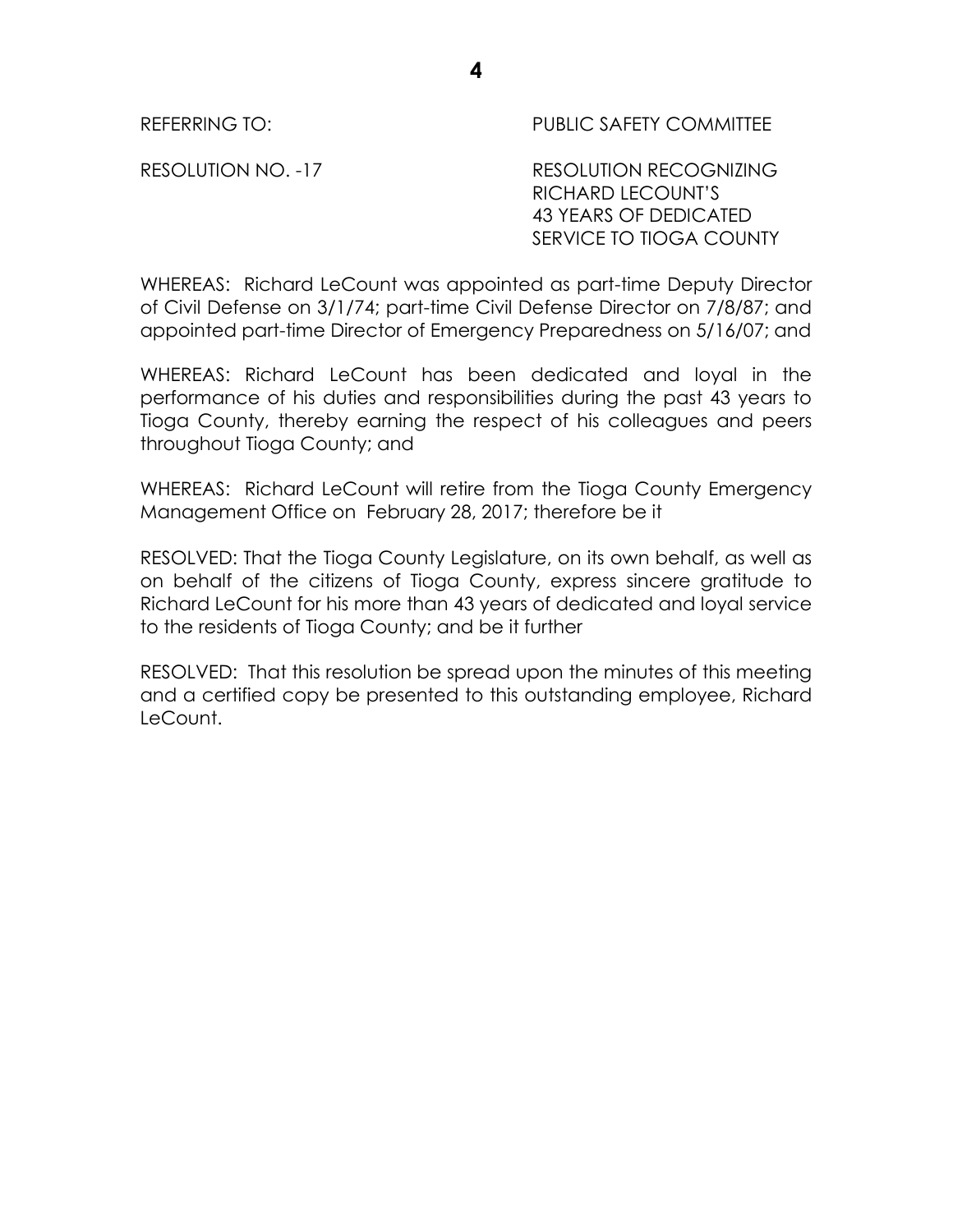REFERRED TO HEALTH & HUMAN SERVICES COMMITTEE

RESOLUTION NO. –17 RECOGNITION OF JILL A. WORTHINGTON'S 20 YEARS OF DEDICATED SERVICE TO THE TIOGA COUNTY DEPARTMENT OF MENTAL HYGIENE

WHEREAS: Jill A. Worthington was appointed to the position of Clinical Social Worker on May 20, 1996, and promoted to Senior Clinical Social Worker in 2002, with Tioga County Department of Mental Hygiene; the position she still holds; and

WHEREAS: Jill A. Worthington has been extremely dedicated, loyal and professional in the performance of her duties and responsibilities during the past 20 years to the Mental Hygiene Department. She has earned the respect of her director, colleagues and peers throughout Tioga County; and

WHEREAS: Mrs. Worthington will retire on February 25, 2017; therefore be it

RESOLVED: That the Tioga County Legislature, on its own behalf, as well as on behalf of the citizens of Tioga County, express sincere gratitude to Jill A. Worthington for her over 20 years of dedicated and loyal service to the residents of Tioga County; and be it further

RESOLVED: That this resolution be spread upon the minutes of this meeting and a certified copy be presented to this outstanding employee, Jill A. Worthington.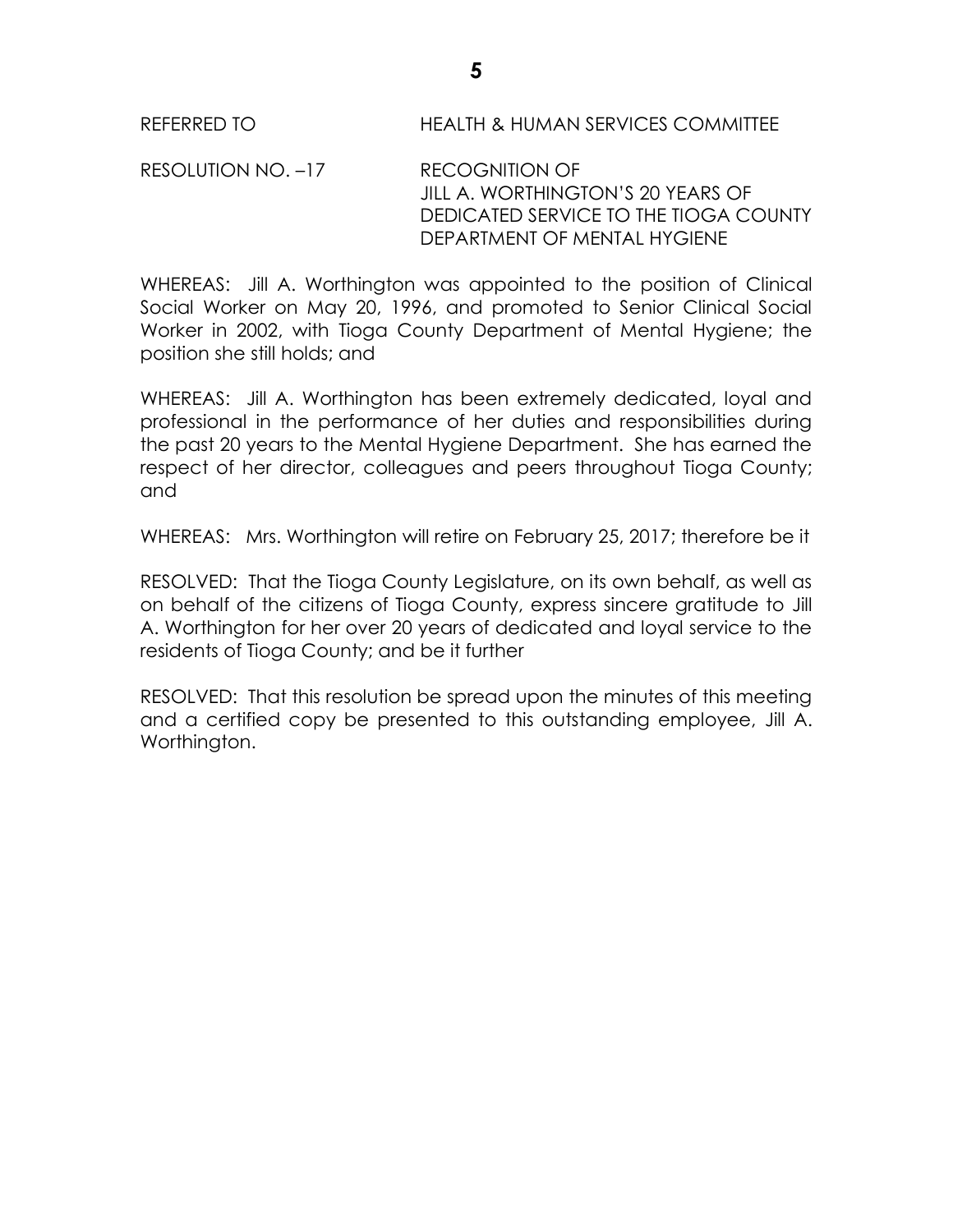| REFERRED TO:       | ED&P COMMITTEE                                |
|--------------------|-----------------------------------------------|
| RESOLUTION NO. -17 | RESOLUTION RECOGNIZING<br>WILLIAM DIMMICK III |

WHEREAS: William Dimmick III was appointed to the position of Board Member of the Tioga County Planning Board on 3/11/2003; and

14 YEARS OF DEDICATED SERVICE TO TIOGA COUNTY

WHEREAS: William Dimmick III served as the Village of Waverly representative on the Tioga County Planning Board from 3/11/03 to 1/18/17; and

WHEREAS: William Dimmick III has faithfully volunteered his time and has been dedicated and loyal in the performance of his duties and responsibilities during the past 14 years, thereby earning the respect of his colleagues and peers throughout Tioga County; and

WHEREAS: William Dimmick III has resigned from the Tioga County Planning Board on January18, 2017; therefore be it

RESOLVED: That the Tioga County Legislature, on its own behalf, as well as on behalf of the citizens of Tioga County, express sincere gratitude to William Dimmick III for his 14 years of dedicated and loyal service to the residents of Tioga County; and be it further

RESOLVED: That this resolution be spread upon the minutes of this meeting and a certified copy be presented to this outstanding volunteer, William Dimmick III.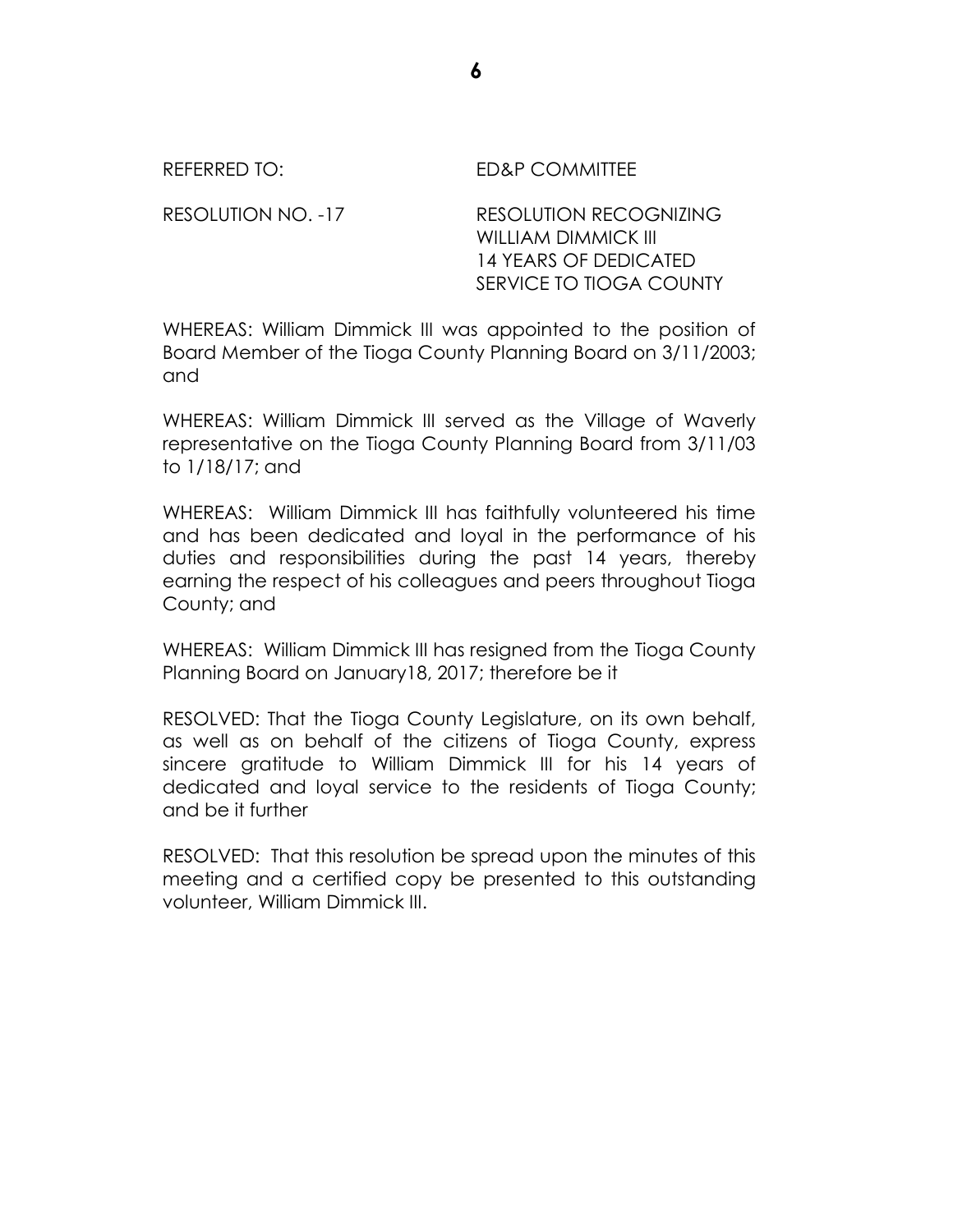## RESOLUTION NO. -17 RECOGNITION RESOLUTION RECOGNIZING WILLIAM STRONG

WHEREAS: William Strong has been an active member of the Tioga County Fair Board for 43 years and the Holstein Association for 54 years; and

WHEREAS: Mr. Strong started out working for Veterinarian Dr. Eugene Kemp, moved on to be an independent artificial inseminator locally, worked as a livestock nutritionalist and product salesman for Vigortone, worked as a milk tester for DHIA, then returned to livestock nutrition and product sales for Ration Maker and currently is a livestock nutritionist and product sales with Treaty Mills; and

WHEREAS: Over the course of many years Mr. Strong has been involved in buying and selling cattle and was responsible for the large cattle barn judging and sales and is now stepping down from the Tioga County Fair Board; therefore be it

RESOLVED: That the Tioga County Legislature, on its own behalf, as well as on behalf of the citizens of Tioga County, express sincere gratitude and recognize William (Bill) Strong for his years of dedicated service to Tioga County by serving on the Tioga County Fair Board; and be it further

RESOLVED: That this resolution be spread upon the minutes of this meeting and a certified copy be presented to William (Bill) Strong.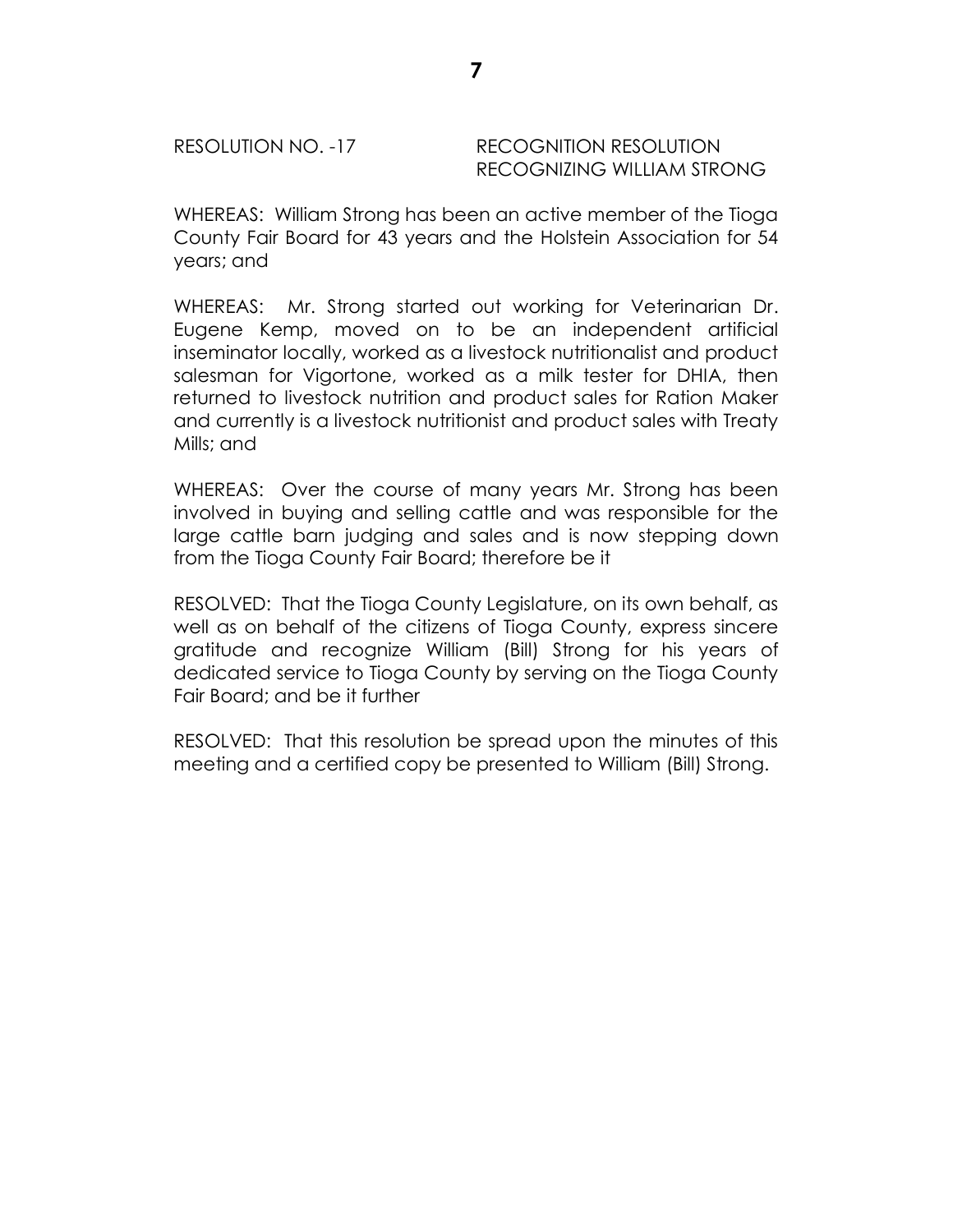# **County of Tioga EXECUTIVE PROCLAMATION**

WHEREAS: Heart disease is the nation's number one and most expensive cause of death and is credited for 1 in 3 deaths in Tioga County; and

WHEREAS: Without intervention heart disease rates will increase and the American Heart Association estimates 40% of Americans will have cardiovascular disease by 2030; and

WHEREAS: Almost 50 % of Americans have at least one risk factor for heart disease which includes diabetes, being overweight, poor diet, physical inactivity and excessive alcohol use; and

WHEREAS: The American Heart Association promotes preventing heart disease by eating smart, adding color in your diet with fruits and vegetables, move more and be well by managing stress; therefore be it

RESOLVED: That the TIOGA COUNTY LEGISLATURE does hereby proclaim the month of February 2017 as

# HEART HEALTHY MONTH

and encourages all residents to consider lifestyle changes that can reduce the risk of heart disease.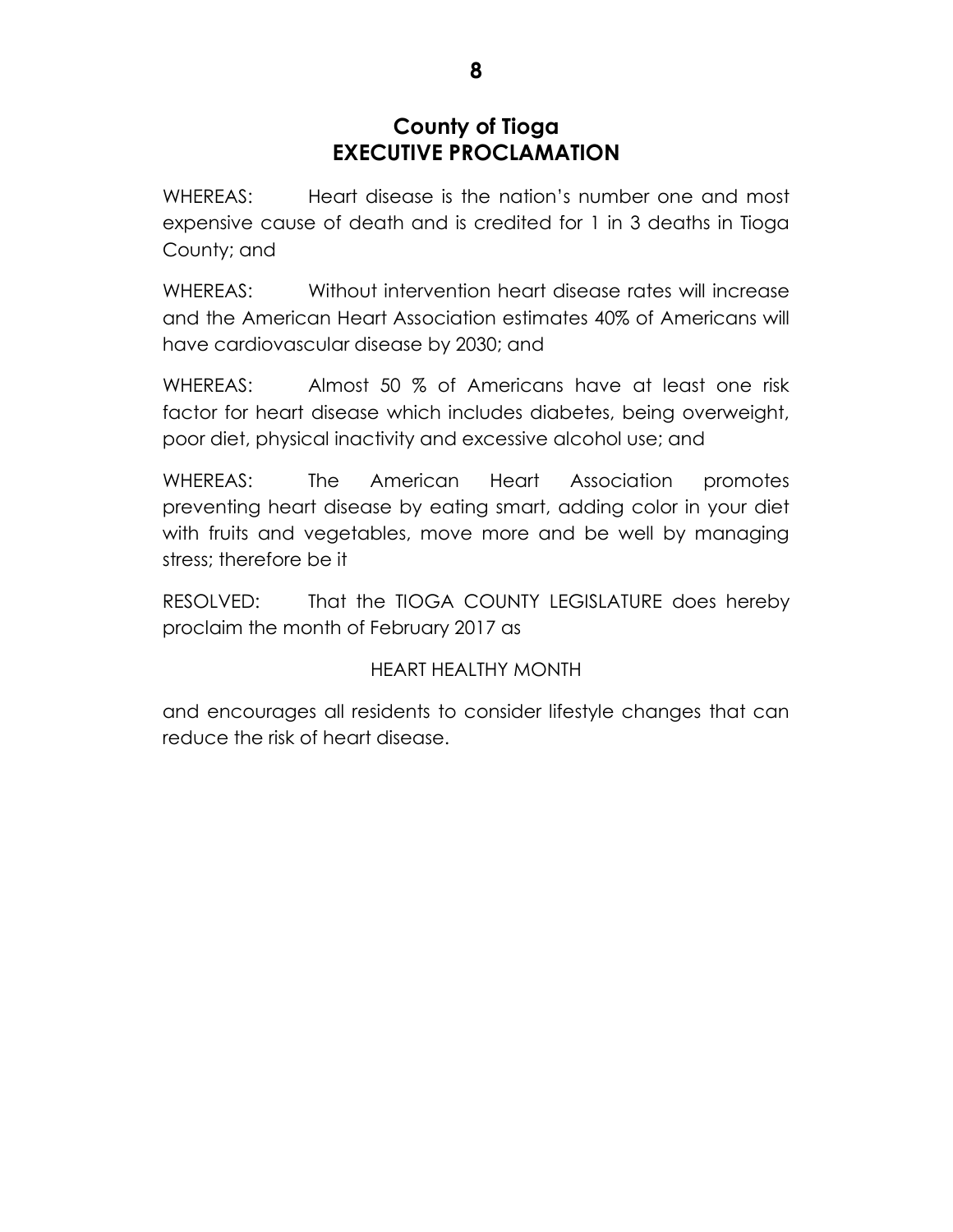## REFERRED TO: ED&P COMMITTEE FINANCE COMMITTEE

## RESOLUTION NO. –17 AUTHORIZE TRANSFER OF FUNDS FOR PURCHASE OF A PRINTER FOR THE ECONOMIC DEVELOPMENT & PLANNING OFFICE

WHEREAS: The Economic Development & Planning Department has a printer that is in need of replacement; and

WHEREAS: The Information Technology Department has recommended replacement: and

WHEREAS: The Economic Development and Planning printer expense account A6422-520220 has no funds available at this time; therefore be it

RESOLVED: That the Director of Economic Development & Planning be authorized to purchase the printer for the Economic Development and Planning Department and that the following sums be transferred for this purchase:

From: ED&P Account A6422 - 540420 \$256.90

To: ED&P Account A6422 - 520220 \$256.90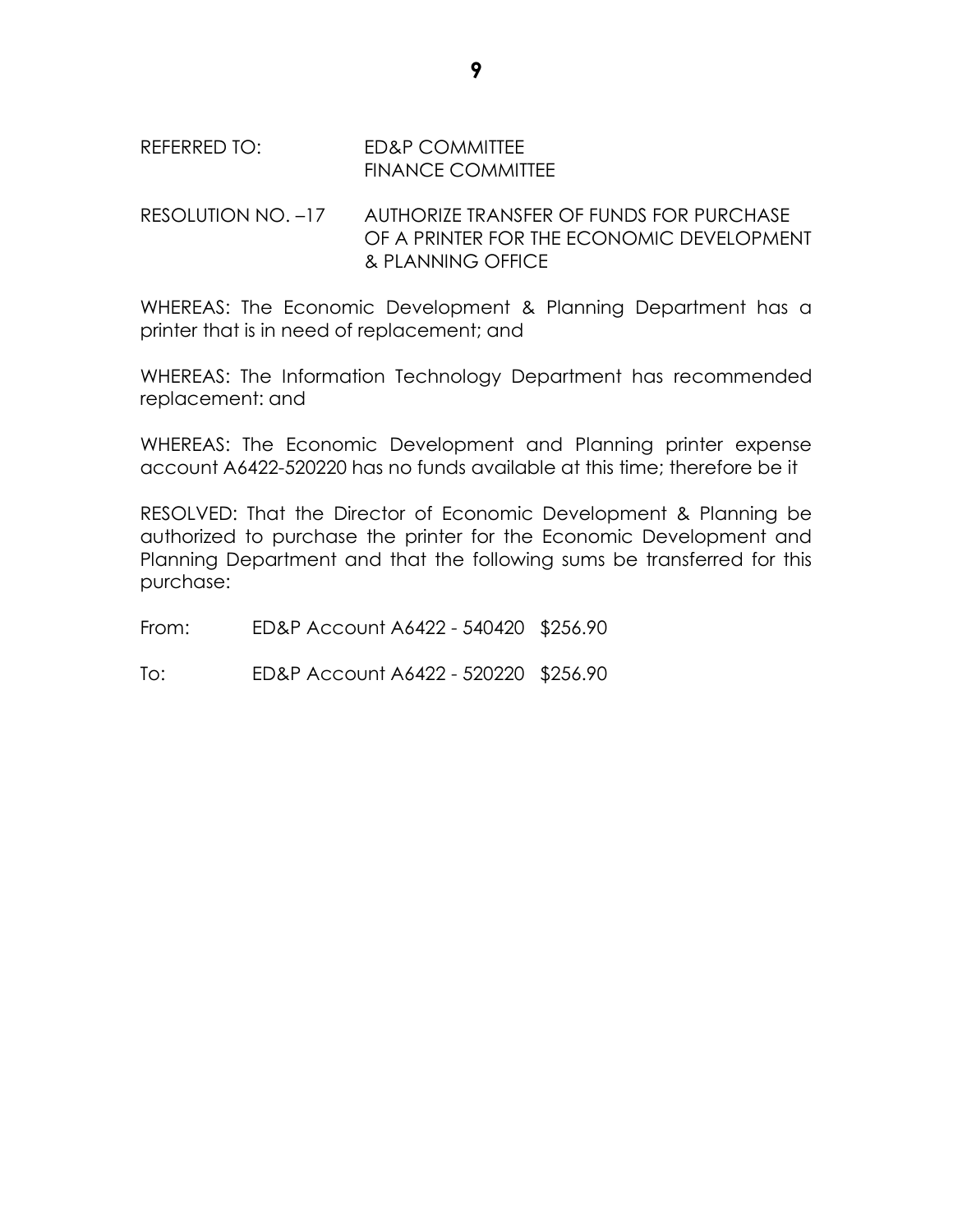RESOLUTION NO. -17 APPROPRIATION OF FUNDS PUBLIC HEALTH

WHEREAS: New York State Department of Health has awarded Tioga County Public Health additional grant funds toward Rabies Prevention; and

WHEREAS: The funding is specifically designated for the purchase of Rabies Prevention related items; and

WHEREAS: Appropriation of Funds requires Legislative approval; therefore be it

RESOLVED: That funding be appropriated as follows:

From: A4090 434012 State Aid: Environmental Health \$1,945

To: A4090 540080 Environmental Health: Clinic \$1,945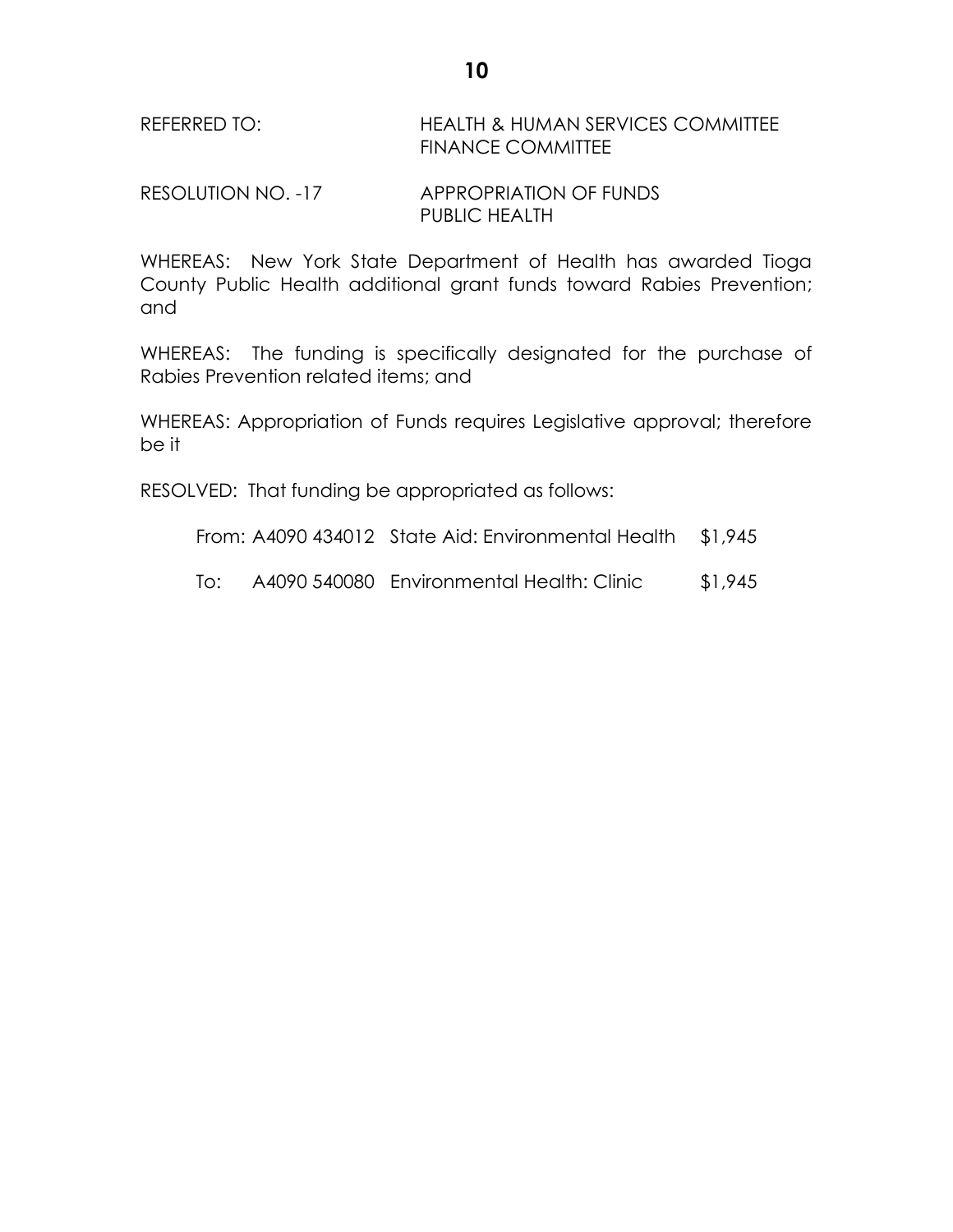### REFERRED TO: PUBLIC WORKS COMMITTEE

## RESOLUTION NO. -17 AMEND BUDGET PUBLIC WORKS

WHEREAS: Tioga County is the recipient of funding through New York State Department of Transportation consisting of Federal and non-Federal funds for a project, Pennsylvania Avenue Pavement Rehabilitation PIN 9754.16; and

WHEREAS: Construction and Construction Supervision and Inspection have been approved by the New York State Department of Transportation for the amount of \$925,000, in which 80% of Federal Funds will be reimbursed to Tioga County; and

WHEREAS: Budget Amendments require Legislative approval; therefore be it

RESOLVED: That expense and revenue accounts are established as follows:

| H5110 540001 H1708 Pennsylvania Avenue Pavement Rehabilitation | \$925,000 |
|----------------------------------------------------------------|-----------|
| H5110 445021 H1708 Federal Revenue for PIN 9754.16             | \$740,000 |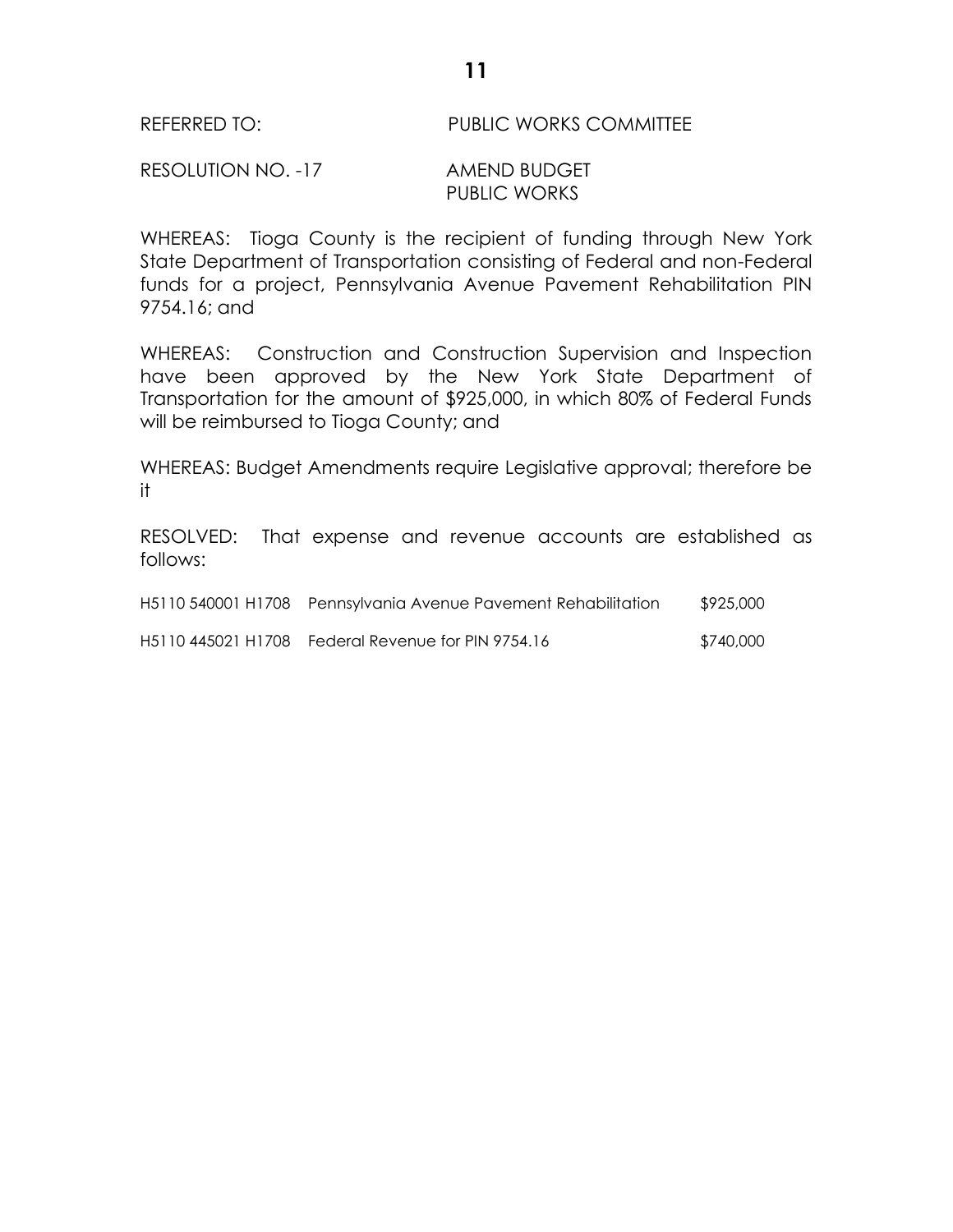## REFERRED TO: FINANCE/LEGAL COMMITTEE

RESOLUTION NO. -17 FUND CAPITAL RESERVE ACCOUNTS

WHEREAS: The Tioga County Legislature recognizes the importance of County Capital Infrastructure, Equipment, Computer Software and Hardware enhancements, and established funds for such needs in Resolutions No. 320-13 and No. 119-13; and

WHEREAS: The Tioga County Legislature would like to replenish the depleted Capital Reserves through funds it received from the initial Gaming Casino Revenue due the host county for the Tioga Downs Casino, therefore be it

RESOLVED: That the Tioga County Treasurer transfer payment of \$1,000,000.00 for Game of Chance Revenue receipted into the General Operating Fund in account A1325 425300 on 12/29/2016 to the Capital Fund; and be it further

RESOLVED: That the Tioga County Treasurer funds the "Computer Hardware Reserve Fund" with \$100,000.00 and the "Land, Equipment, and Infrastructure Reserve Fund" with \$900,000.00 as follows:

| TO:        | FROM: A1340 425300 Game of Chance Revenue<br>A9950.93-715 Transfer to Capital Fund | \$1,000,000.00<br>\$1,000,000.00 |
|------------|------------------------------------------------------------------------------------|----------------------------------|
|            | From: H5031.00 Interfund Transfer                                                  | \$1,000,000.00                   |
| TO:<br>TO: | H387805 Capital Hardware Reserve<br>H387807 Capital Land, Equipment &              | \$100,000.00                     |
|            | Infrastructure Fund                                                                | \$900,000.00                     |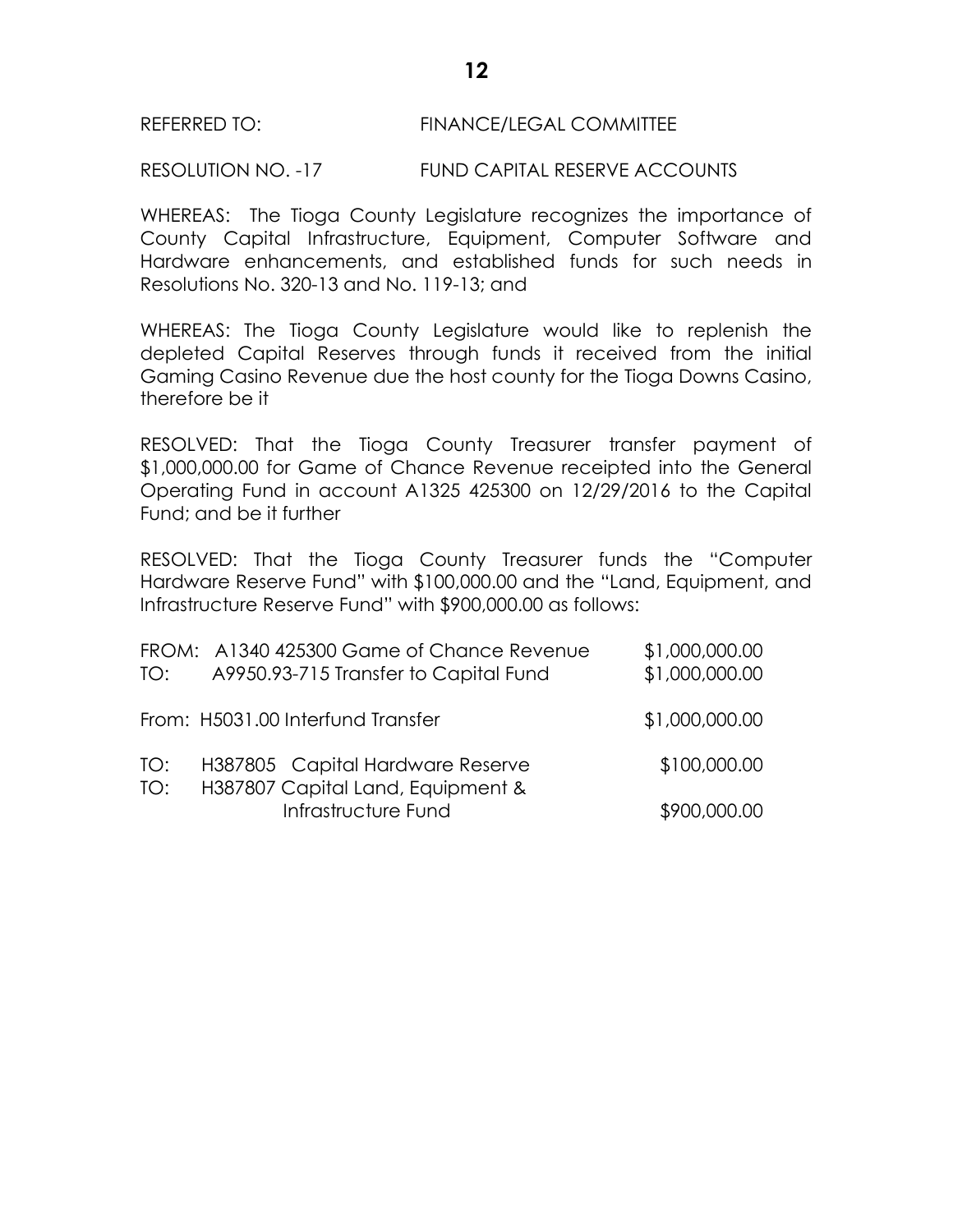## REFERRED TO: PUBLIC WORKS COMMITTEE FINANCE COMMITTEE

| RESOLUTION NO. -17 | RE-ESTABLISH PRIOR YEAR |
|--------------------|-------------------------|
|                    | <b>CAPITAL PROJECTS</b> |

WHEREAS: Prior year Capital Projects and Capital Equipment Requests need to be re-established for the remaining unspent balance as of yearend 2016 for purchase or completion in 2017; therefore be it

RESOLVED: That the following accounts and amounts be re-established:

| <b>Bond Bridge Projects</b>                                                                      |                                 | <b>BIN</b>                      |                | <b>Amt to Establish</b>             |
|--------------------------------------------------------------------------------------------------|---------------------------------|---------------------------------|----------------|-------------------------------------|
| H5110 54002 H1408 Coddington Rd<br>H5110 54002 H1409 Glenn Road<br>H5110 54002 H1410 Blewer Road |                                 | 3335100<br>3335320<br>2218580   | \$<br>\$<br>\$ | 322,285.44<br>5,000.00<br>15,000.00 |
| <b>Capital Projects Paving &amp; Non Bond Bridge</b>                                             |                                 |                                 |                |                                     |
| H5110 540001 H1607<br>H5110 435020 H1607                                                         | Pave NY<br>State Aid Pave NY    |                                 | \$<br>\$       | 270,880.57<br>270,880.57            |
| H5110 540004 H1606                                                                               |                                 | Day Hollow over Foster Creek \$ |                | 582,541.61                          |
| <b>Capital Equipment</b>                                                                         |                                 |                                 |                |                                     |
| H1621 520923                                                                                     | <b>Standby Generator HHS</b>    |                                 | \$             | 95,497.57                           |
| <b>Capital Other</b>                                                                             |                                 |                                 |                |                                     |
| H1325 520095                                                                                     | <b>FMAS Contracted Services</b> |                                 | \$             | 48,643.83                           |

And be it further

RESOLVED: That any applicable corresponding revenue sources or reserve account funds per prior Resolution shall also be re-established in the 2017 modified budget.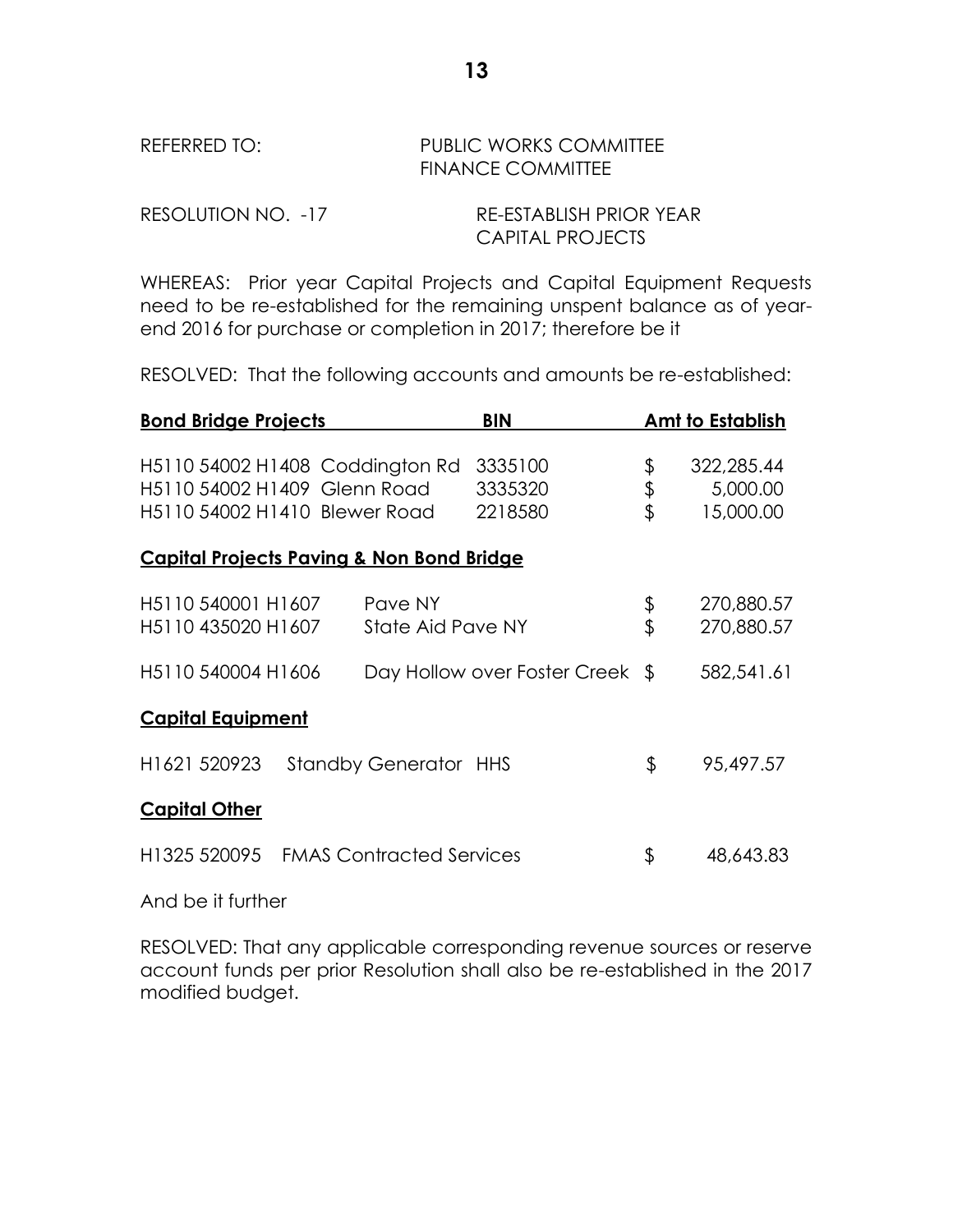## REFERRED TO: HEALTH & HUMAN SERVICES COMMITTEE FINANCE COMMITTEE

RESOLUTION NO. -17 RE-ESTABLISH PRIOR YEAR GRANTS FOR HHS

WHEREAS: Prior Year Grant Funds need to be re-established for the remaining unspent balance as of year-end 2016 for purchase or completion in 2017; therefore be it

RESOLVED: That the following HHS accounts and amounts be reestablished and the 2017 budget be amended:

| <b>MENTAL HEALTH -Reso 83-16 Suicide Coalition</b>                        |          | <b>Amount to Re-Establish</b> |
|---------------------------------------------------------------------------|----------|-------------------------------|
| A4322 540010 Advertising                                                  | \$       | 600.00                        |
| A4322 540130 Contracts                                                    |          | 100.00                        |
| A4322 540360 Meals/Food                                                   |          | 56.35                         |
| A4322 540485 Printing / Paper                                             |          | 31.68                         |
| A4322 540640 Supplies                                                     | もまままま    | 741.86                        |
| A4322 540733 Training                                                     |          | 417.00                        |
| A4322 427051 Gifts & Donations                                            |          | 1,946.89                      |
| <b>PUBLIC HEALTH - Reso 137-16 Tioga Smiles Flouride Varnish Services</b> |          |                               |
| A4064 540640 Dental Services -Supplies                                    | \$       | 4,491.15                      |
| A4064 422800 Grants-Community Foundation-Pickert                          | \$       | 4,491.15                      |
| <b>PUBLIC HEALTH -Reso 135-16 Child Passenger Safety</b>                  |          |                               |
| A4012 540640 Health Education-Supplies                                    | \$       | 4,950.00                      |
| A4012 422800 Grants-Community Foundation-Meltzer                          | \$       | 4,950.00                      |
| <b>PUBLIC HEALTH -Reso 136-16 Child Passenger Safety</b>                  |          |                               |
| A4012 540640 Health Education-Supplies                                    | \$       | 3,577.96                      |
| A4012 422800 Grants-Community Foundation-Hooker                           | \$       | 3,577.96                      |
| <b>TRANSPORTATION -Reso 113-16 Mobility Management</b>                    |          |                               |
| A5630 540140 Transportation-Contracting Services                          |          | 310,298.00                    |
| A 5630 440900 Federal Aid - Transportation                                | \$<br>\$ | 276.042.02                    |
| A5630 430900 State Aid-Transportation                                     |          | 34,255.98                     |

And be it further

RESOLVED: That any applicable corresponding revenue sources or reserve account funds per prior Resolution shall also be re-established in the 2017 modified budget.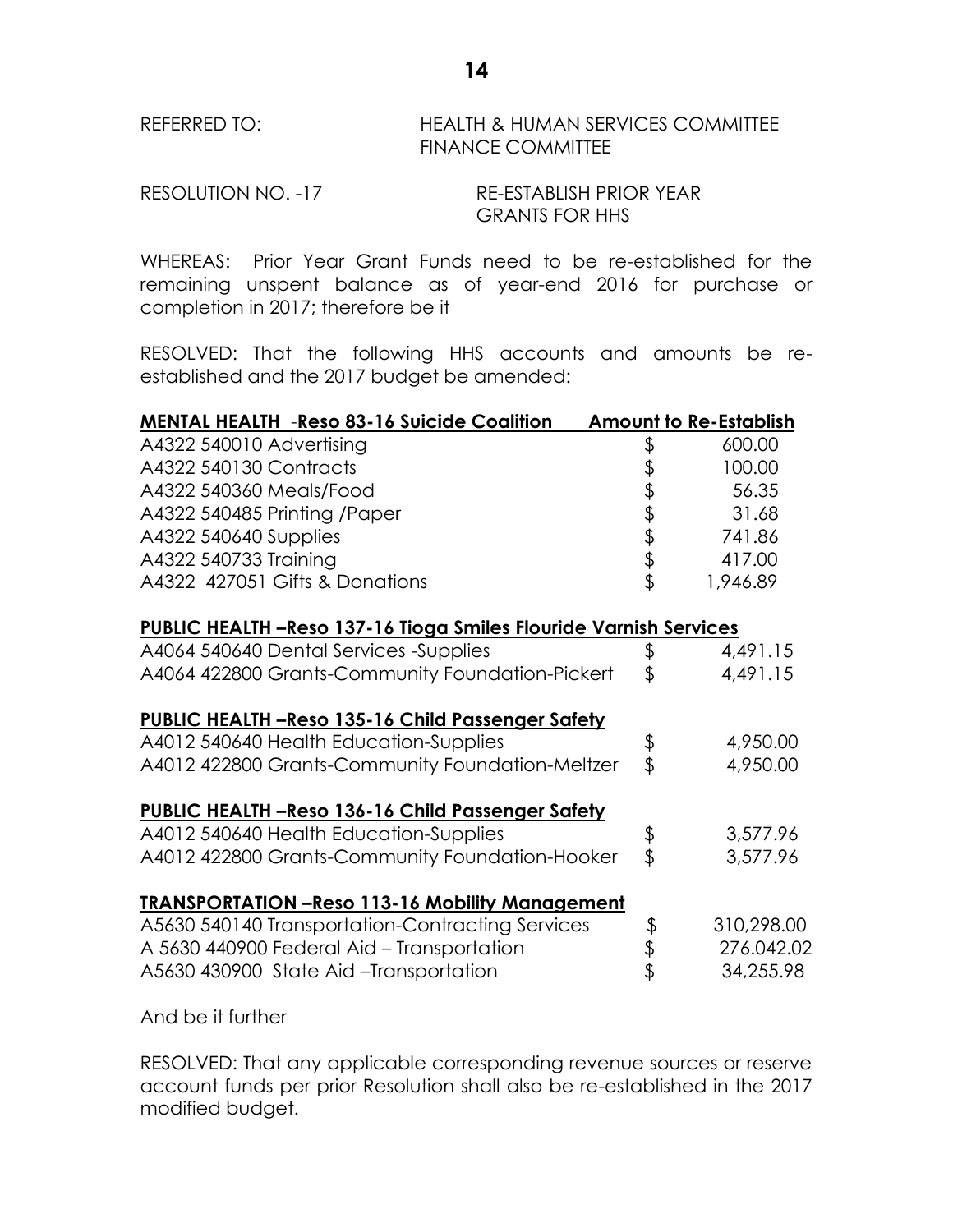# REFERRED TO: FINANCE COMMITTEE RESOLUTION NO. -17 RE-ESTABLISH PRIOR YEAR

WHEREAS: Prior Year Grant Funds need to be re-established for the remaining unspent balance as of year-end 2016 for purchase or completion in 2017; therefore be it

GRANTS FOR 2017

RESOLVED: That the following accounts and amounts are re-established and the 2017 budget is amended:

| ILS -Reso 41-16 Indigent Legal Services         |             | <b>Amount to Re-Establish</b> |
|-------------------------------------------------|-------------|-------------------------------|
|                                                 |             |                               |
| A1173 510010 Full Time Salary                   | \$          | 22,418.96                     |
| A1173 510020 Part Time Salary                   | きおますますまままま  | 24,906.77                     |
| A1173 520200 Office Equipment                   |             | 1,405.68                      |
| A1173 540040 Books                              |             | 1,286.09                      |
| A1173 540140 Contracting Services               |             | 6,382.01                      |
| A1173 540280 Investigations                     |             | 2,050.00                      |
| A1173 540320 Leased Services/Equipment          |             | 300.00                        |
| A1173 540420 Office Supplies                    |             | 3,702.21                      |
| A1173 540480 Postage                            |             | 100.00                        |
| A1173 540620 Software                           |             | 2,473.27                      |
| A1173 540700 Transcripts                        |             | 418.00                        |
| A1173 540733 Training                           |             | 3,206.00                      |
| A1173 583088 Social Security                    |             | 3,278.84                      |
| A1173 584088 Workers Comp                       |             | 4,860.01                      |
| A1173 430260 State Aid Indigent Legal Service   | \$          | 76,755.74                     |
| Fire-Reso 41-16 Interoperable Grant             |             |                               |
| A3415 520230 Radio Equipment                    |             | 915,538.48                    |
| <b>Contracting Services</b><br>A3415 540140     | ५<br>१<br>१ | 235,950.46                    |
| A3415 433063 State Aid-Interoperable Grant      |             | 1,151,488.84                  |
| <b>Emergency Management-Reso 216-16 SHSP 16</b> |             |                               |
| A3360 520130 Equipment (not car)                |             | 54,625.32                     |
| A3360 433566 State Aid SHSP 16                  |             | 52,500.00                     |
| A3360 433565 State Aid SHSP 15                  | マネマ         | 2,125.32                      |
|                                                 |             |                               |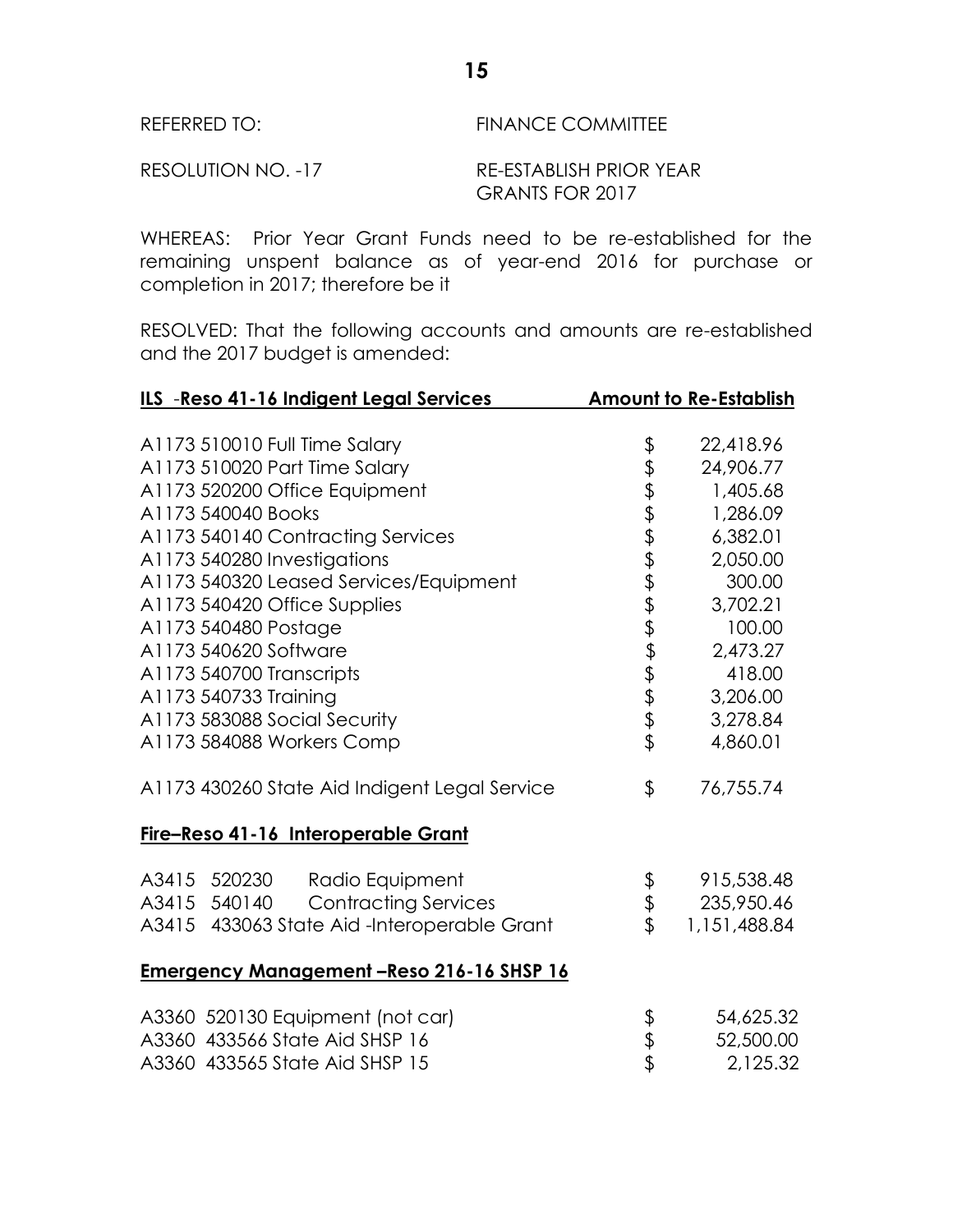## **Economic Development–New York Main Street Amount to Re-Establish**

| CE8510 540487 Program Expenses                  | 197,925.50 |
|-------------------------------------------------|------------|
| CE8510 439900- State Aid NY Main Street Program | 197,925.50 |

And be it further

RESOLVED: That any applicable corresponding revenue sources or reserve account funds per prior Resolution shall also be re-established in the 2017 modified budget.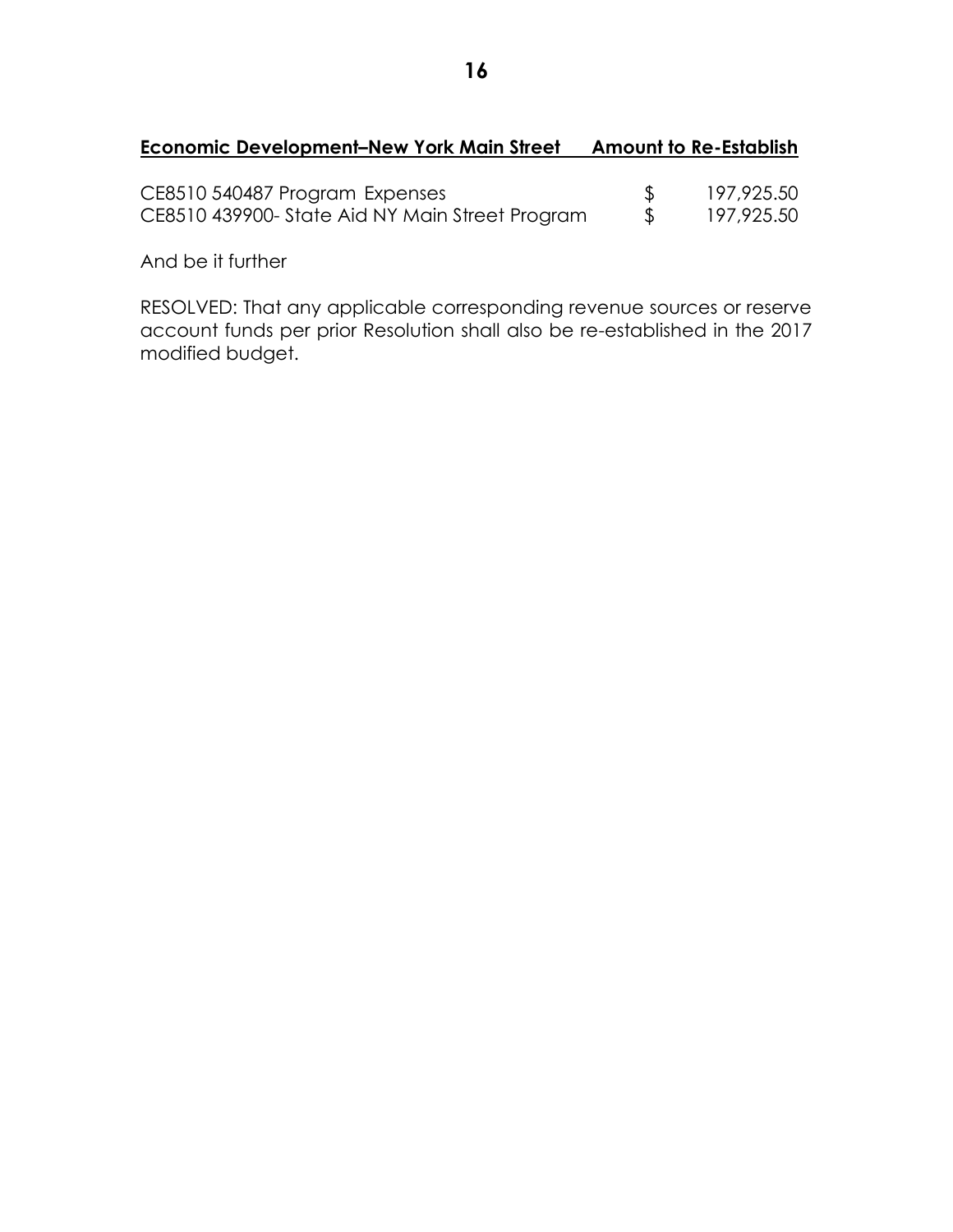## REFERRED TO: INFORMATION TECHNOLOGY

RESOLUTION NO. -17 AUTHORIZE MULTI-YEAR PREPAYMENT OF MAINTENANCE AGREEMENTS TO ACHIEVE SAVINGS

WHEREAS: The County Information Technology and Communication Services department regularly pays multiple service and maintenance contracts annually; and

WHERAS: The ITCS department has identified cost savings and discounts that are available if the County agrees to pre-pay these support agreements in advance; and

WHEREAS: The ITCS department has identified the following contracts meeting the criteria of eligibility for multi-year cost savings:

- Dell Compellent data storage system
- Barracuda network protection devices
- VMware software
- Cisco network support (SmartNET)
- Computer antivirus software
- Microsoft licensing
- ShoreTel phone system support

therefore be it

RESOLVED: That the Tioga County Legislature authorizes the ITCS Director to engage in multi-year contracts pre-paying these amounts against future budget years for the above-listed items when appropriate to achieve cost savings after review by the County Attorney and when approved as a part of the ITCS annual budget; and be it further

RESOLVED: That the funds for the above contracts are paid from the budget lines A1680 540350, A1680 540620 and A1680 540661 accounts in terms not to exceed a maximum of five years in length; and be it further

RESOLVED: That the ITCS Director shall track the savings achieved for reporting as requested.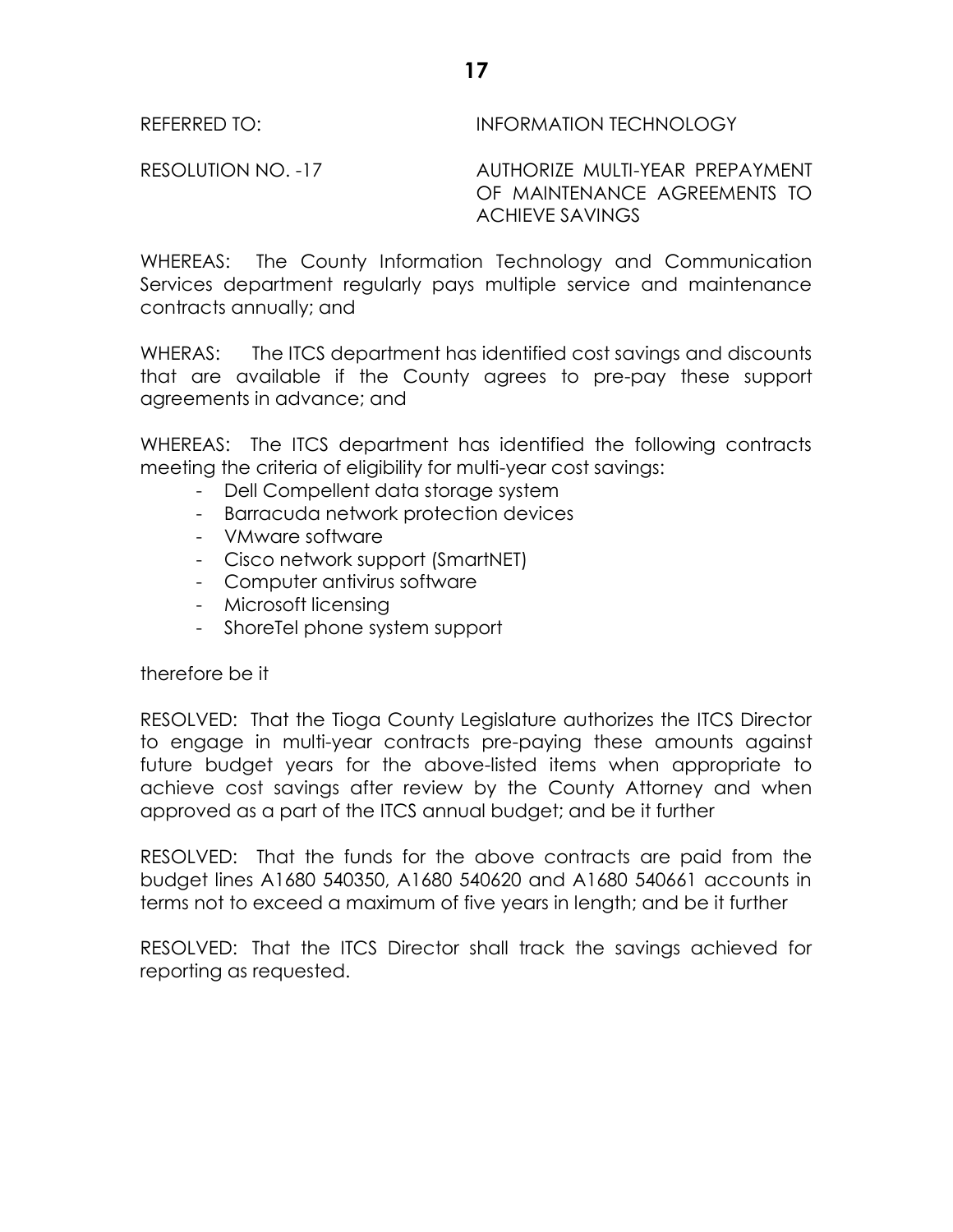REFERRED TO: THE REFERRED TO:

RESOLUTION NO. -17 ACCEPT INDIGENT LEGAL SERVICES AWARD AND AMEND BUDGET

WHEREAS: The Assigned Counsel Administrator's Office has been awarded an

Indigent Legal Services Grant (C600049) in the amount of \$61,902; and

WHEREAS: This funding now needs to be appropriated; and

WHEREAS: Part of this funding in the amount of \$29,518 has already been appropriated in the 2017 budget process, therefore be it

RESOLVED: That the remaining ILS Grant of \$32,384.00 be appropriated and the 2017 Budget be amended as follows:

| Expense Account: A 1173 510010 Full Time Salary | \$19,053.00 |
|-------------------------------------------------|-------------|
| A 1173 510020 Part Time Salary                  | \$13,331.00 |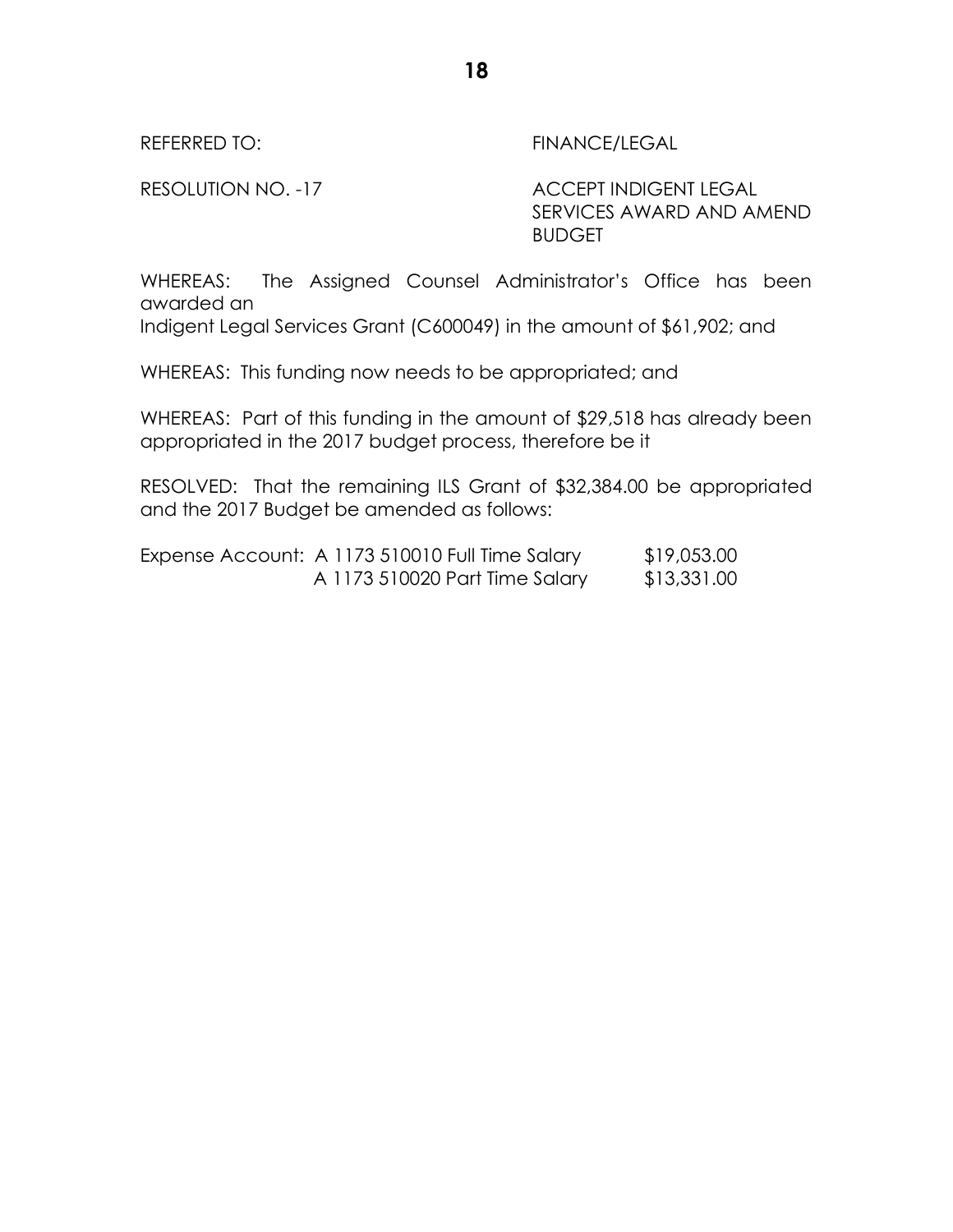REFERRED TO: The Second Second Second Second Second Second Second Second Second Second Second Second Second Se

RESOLUTION NO. -17 APPLY FOR INDIGENT LEGAL SERVICES GRANT

WHEREAS: The New York State Office Of Indigent Legal Services has made available to Tioga County a three year, non-competitive grant totaling \$61,902

to improve the quality of Indigent legal services provided under Article 18- B of

the County Law; and

WHEREAS: Tioga County realizes the importance of providing quality representation to indigent individuals; and

WHEREAS: The grant funds will be used:

- 1. To partially fund the position of Part Time Paralegal for the Public Defender's Office.
- 2. To partially fund the position of Family Court Public Defender.
- 3. To partially fund the on-line research tool for Public Defender's Office.
- 4. To fund the annual support for the PDCMS system.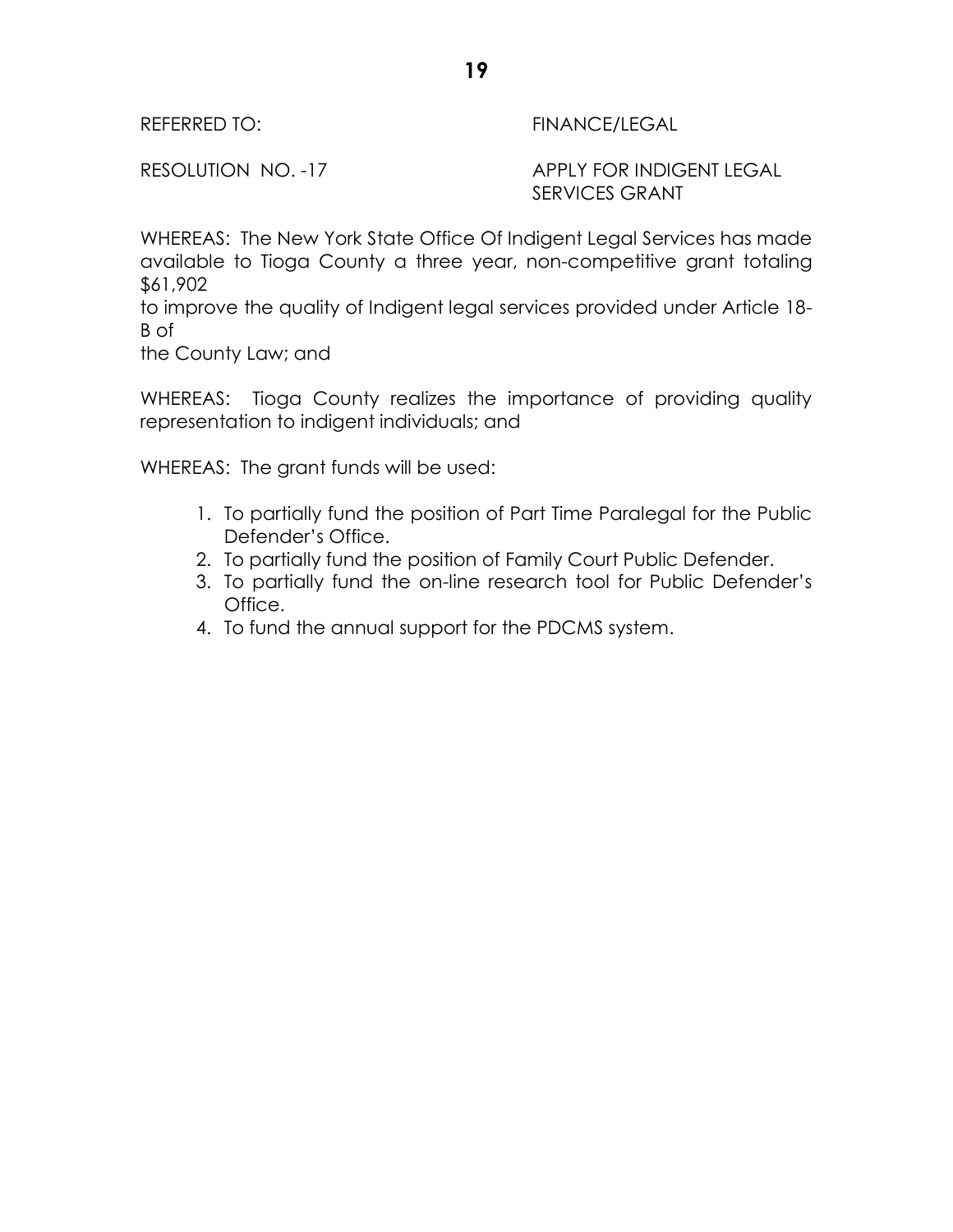REFERRED TO: PUBLIC WORKS COMMITTEE

RESOLUTION NO. -17 AUTHORIZING THE IMPLEMENTATION AND FUNDING IN THE FIRST INSTANCE 100% OF THE FEDERAL AID AND STATE "MARCHISELLI" PROGRAM-AID ELIGIBLE COSTS OF A TRANSPORTATION FEDERAL-AID PROJECT AND APPROPRIATING **FUNDS** 

WHEREAS: A project for the Tioga County Bridge Maintenance Program – Phase 3 - (FFY 17), PIN 9753.99 (the "Project") is eligible for funding under Title 23 US Code, as amended, that calls for the apportionment of the costs of such program to be borne at the ratio of 80% Federal funds and 20% non-Federal funds; and

WHEREAS: The County of Tioga desires to advance the Project by making a commitment of 100% of the Federal and non-Federal share of the costs of the Preliminary Engineering and Design (Phases 1 – 4) work;

NOW THEREFORE, the Tioga County Legislature, duly convened does hereby

RESOLVED: That the Tioga County Legislature hereby approves the above-subject project; and it is hereby further

RESOLVED: That the Tioga County Legislature hereby authorizes the County of Tioga to pay in the first instance 100% of the Federal and non-Federal share of the cost of the Preliminary Engineering and Design (Phases 1 – 4) work for the Project or portions thereof; and it is hereby further

RESOLVED: That the sum of \$15,000 is hereby appropriated from the Bridge Projects Account D5110.540050; and made available to cover the cost of participation in the above phase of the Project; and it is hereby further

RESOLVED: That in the event the full Federal and non-Federal share costs of the project exceeds the amount appropriated above, the Tioga County Legislature shall convene as soon as possible to appropriate said excess amount immediately upon notification by the New York State Department of Transportation thereof, and it is hereby further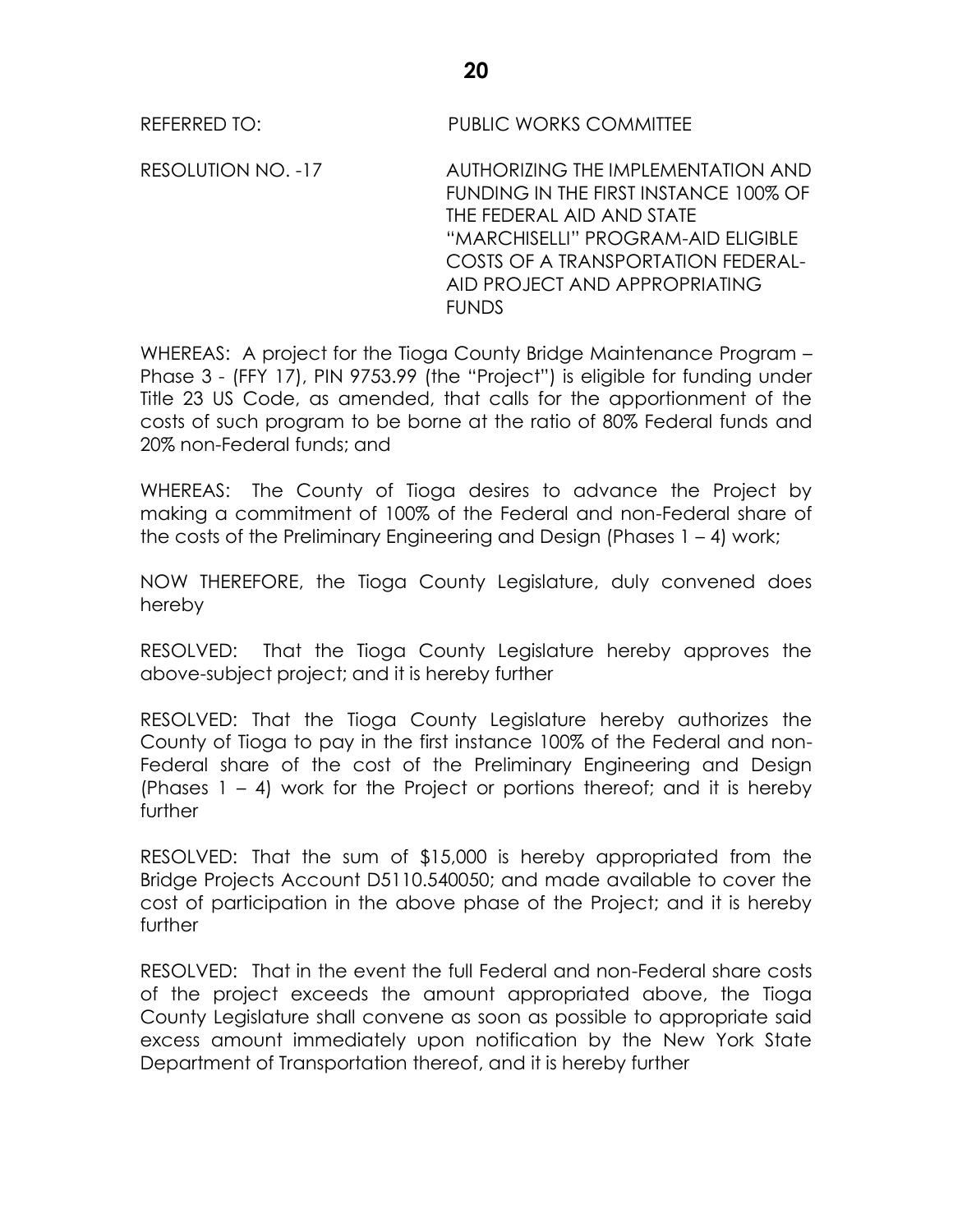RESOLVED: That the Chair of the Tioga County Legislature be and is hereby authorized to execute all necessary Agreements, certifications or reimbursement requests for Federal Aid and/or Marchiselli Aid on behalf of the County of Tioga with the New York State Department of Transportation in connection with the advancement or approval of the Project and providing for the administration of the Project and the municipality's first instance funding of project costs and permanent funding of the local share of federal-aid and state-aid eligible Project costs and all Project costs within appropriations therefore that are not so eligible, and it is hereby further

RESOLVED: That a certified copy of this resolution be filed with the New York State Commissioner of Transportation by attaching it to any necessary Agreement in connection with the Project, and it is hereby further

RESOLVED: That this Resolution shall take effect immediately.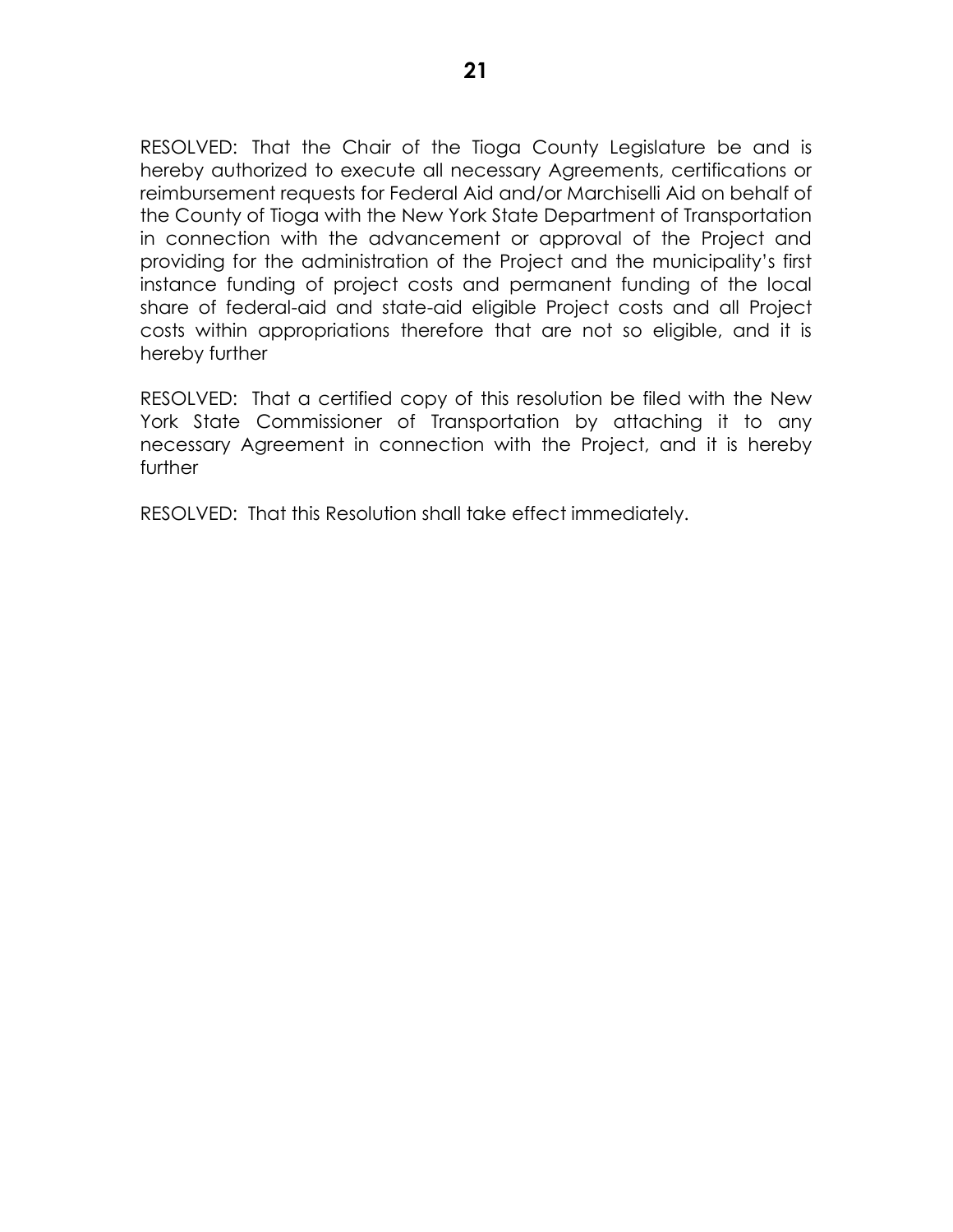RESOLUTION NO. -17 AUTHORIZING THE IMPLEMENTATION AND FUNDING IN THE FIRST INSTANCE 100% OF THE FEDERAL AID AND STATE "MARCHISELLI" PROGRAM-AID ELIGIBLE COSTS OF A TRANSPORTATION FEDERAL-AID PROJECT AND APPROPRIATING **FUNDS** 

WHEREAS: A project for the resurfacing of Pennsylvania Avenue from Beach Road to the PA State Line, Town of Owego, Tioga County, PIN 9754.16 (the Project) is eligible for funding under Title 23 U.S. Code, as amended that calls for the apportionment of the costs of such program to be borne at the ratio of 80% Federal Funds and 20% non-Federal Funds; and

WHEREAS: The County of Tioga desires to advance the Project by making a commitment of 100% of the Federal and non-Federal share of the costs of the Construction and Construction Supervision and Inspection work.

NOW, THEREFORE, the Tioga County Legislature, duly convened does hereby

RESOLVED: That the Tioga County Legislature hereby approves the above-subject project; and it is hereby further

RESOLVED: That the Tioga County Legislature hereby authorized the County of Tioga to pay in the first instance 100% of the Federal and non-Federal share of the cost of the Construction and Construction Supervision and Inspection work for the Project or portions thereof; and it is hereby further

RESOLVED: That the sum of \$925,000 is hereby appropriated from the Pennsylvania Avenue Pavement Rehabilitation account H5110 540001 H1708 and made available to cover the costs of participation in the above phases of the Project; and it is hereby further

RESOLVED: That in the event the full Federal and non-Federal share costs of the project exceeds the amount appropriated above, the Tioga County Legislature shall convene as soon as possible to appropriate said excess amount immediately upon notification by the New York State Department of Transportation thereof, and it is hereby further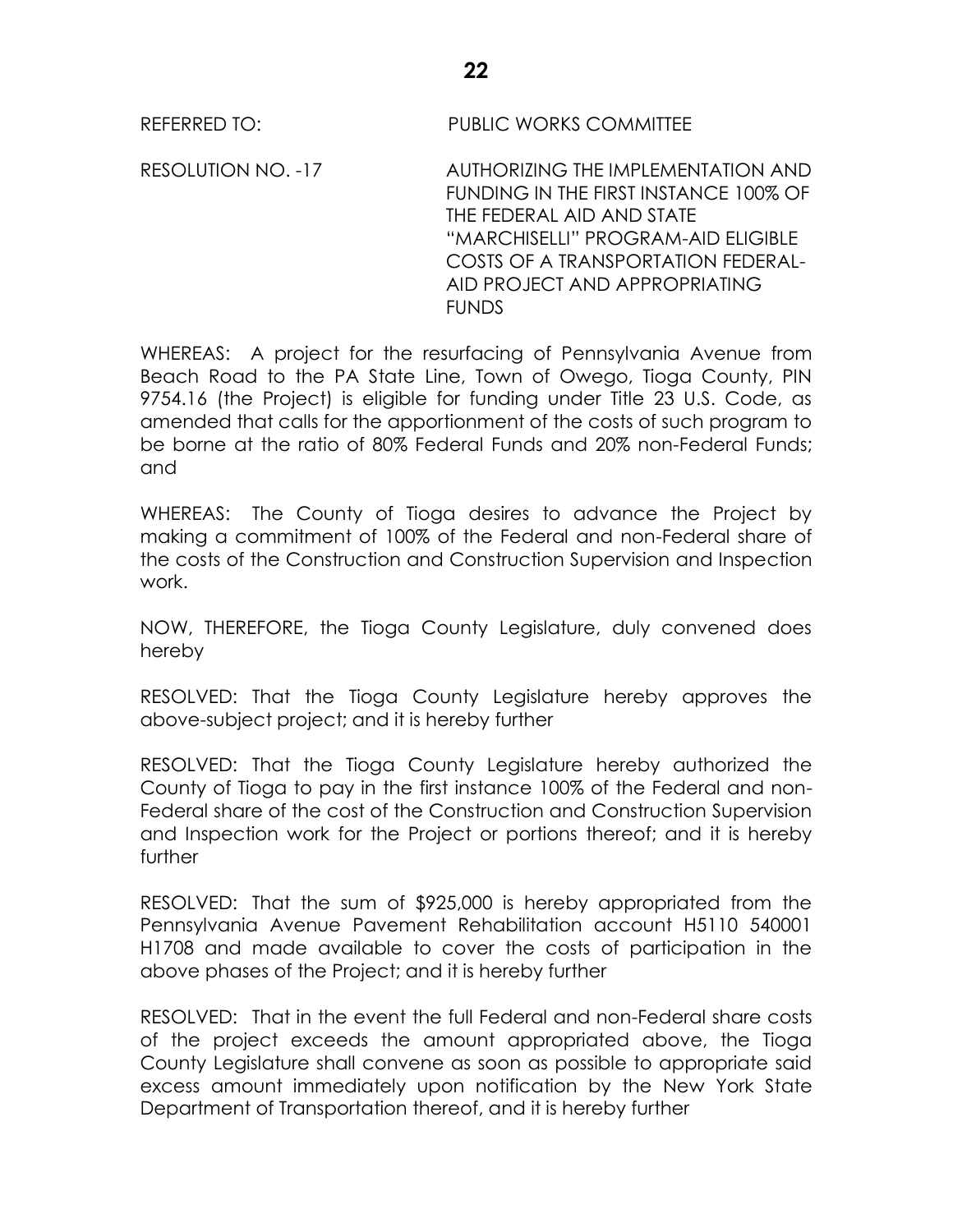RESOLVED: That the Chair of the Tioga County Legislature be and is hereby authorized to execute all necessary Agreements, certifications or reimbursement requests for Federal Aid and/or Marchiselli Aid on behalf of the County of Tioga with the New York State Department of Transportation in connection with the advancement or approval of the Project and providing for the administration of the Project and the municipality's first instance funding of project costs and permanent funding of the local share of federal-aid and state-aid eligible Project costs and all Project costs within appropriations therefore that are not so eligible, and it is hereby further

RESOLVED: That a certified copy of this resolution be filed with the New York State Commissioner of Transportation by attaching it to any necessary Agreement in connection with the Project, and it is hereby further

RESOLVED: That this Resolution shall take effect immediately.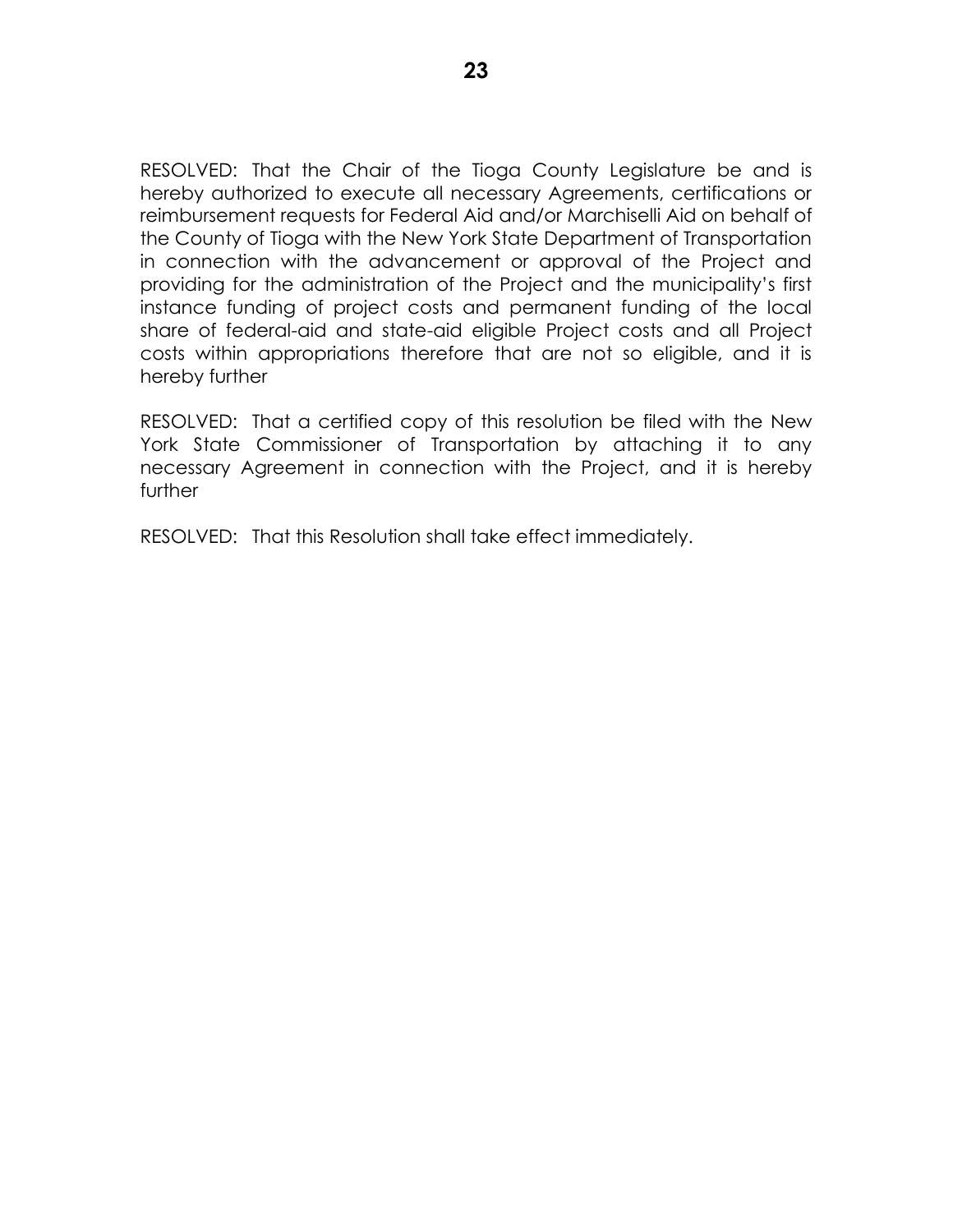REFERRED TO: THE PUBLIC WORKS COMMITTEE

RESOLUTION NO. -17 AWARD DESIGN SERVICES TO MCFARLAND JOHNSON FOR PHASE 3 OF BRIDGE PREVENTATIVE MAINTENANCE PROJECT PIN 9753.99

WHEREAS: The Preventative Maintenance Bridge Program has been placed on the FHWA Program and will have several phases; and

WHEREAS: McFarland Johnson, Binghamton NY did the design for Phase I and Phase II for this project; and

WHEREAS: The Commissioner of Public Works received a Phase 3 proposal for design services for this project from McFarland Johnson, Binghamton NY; and

WHEREAS: The proposal for this bridge came in at \$20,299; therefore be it

RESOLVED: That the Tioga County Legislature award the design services contract for Phase 3 of the Preventative Maintenance Project to McFarland Johnson, Binghamton NY not to exceed \$20,299 to be paid out of the Bridge Projects Account D5110.540050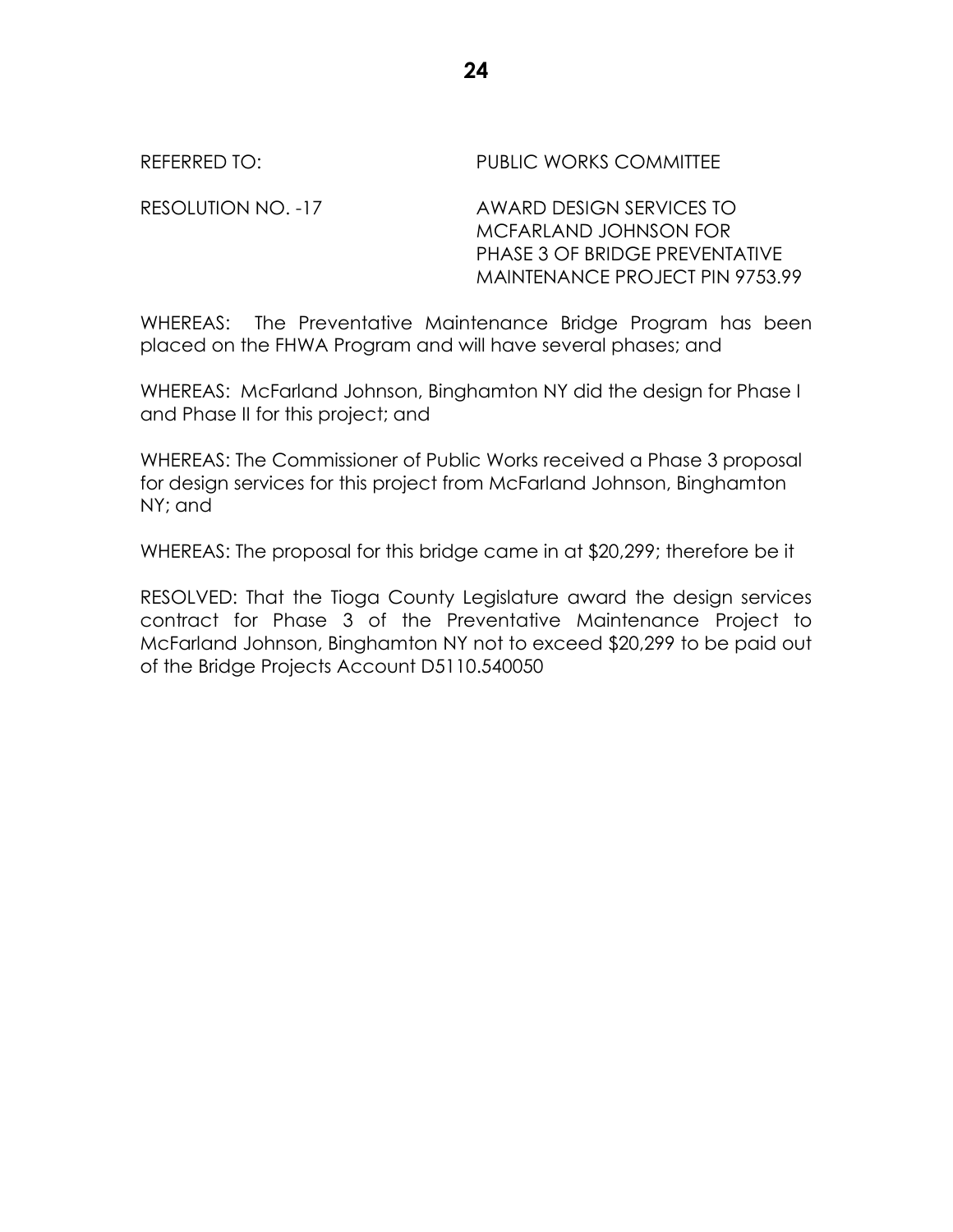REFERRED TO: PUBLIC WORKS

RESOLUTION NO. -17 AWARD REPAIR OF THE HVAC UNIT AT THE RONALD E. DOUGHERTY COUNTY OFFICE BUILDING

WHEREAS: Two compressors in the HVAC unit at the Ronald E. Dougherty County Office Building located at 56 Main Street have failed; and

WHEREAS: The Commissioner of Public Works received proposals for the repair of this HVAC unit; and

WHEREAS: The proposals were received as follows:

Trane U.S. Inc. \$13,443.00 TCR Specialty Contracting Services \$14,615.00

And

WHEREAS: The Commissioner of Public Works reviewed the proposals and determined that TCR Specialty Contracting Services proposal included new R22 refrigerant gas and was a better warranty; therefore be it

RESOLVED: That the Tioga County Legislature award the repair to TCR Specialty Contracting Services, Owego, NY not to exceed \$14,615.00 to be paid out of A1620 (Org) 540140 (Object).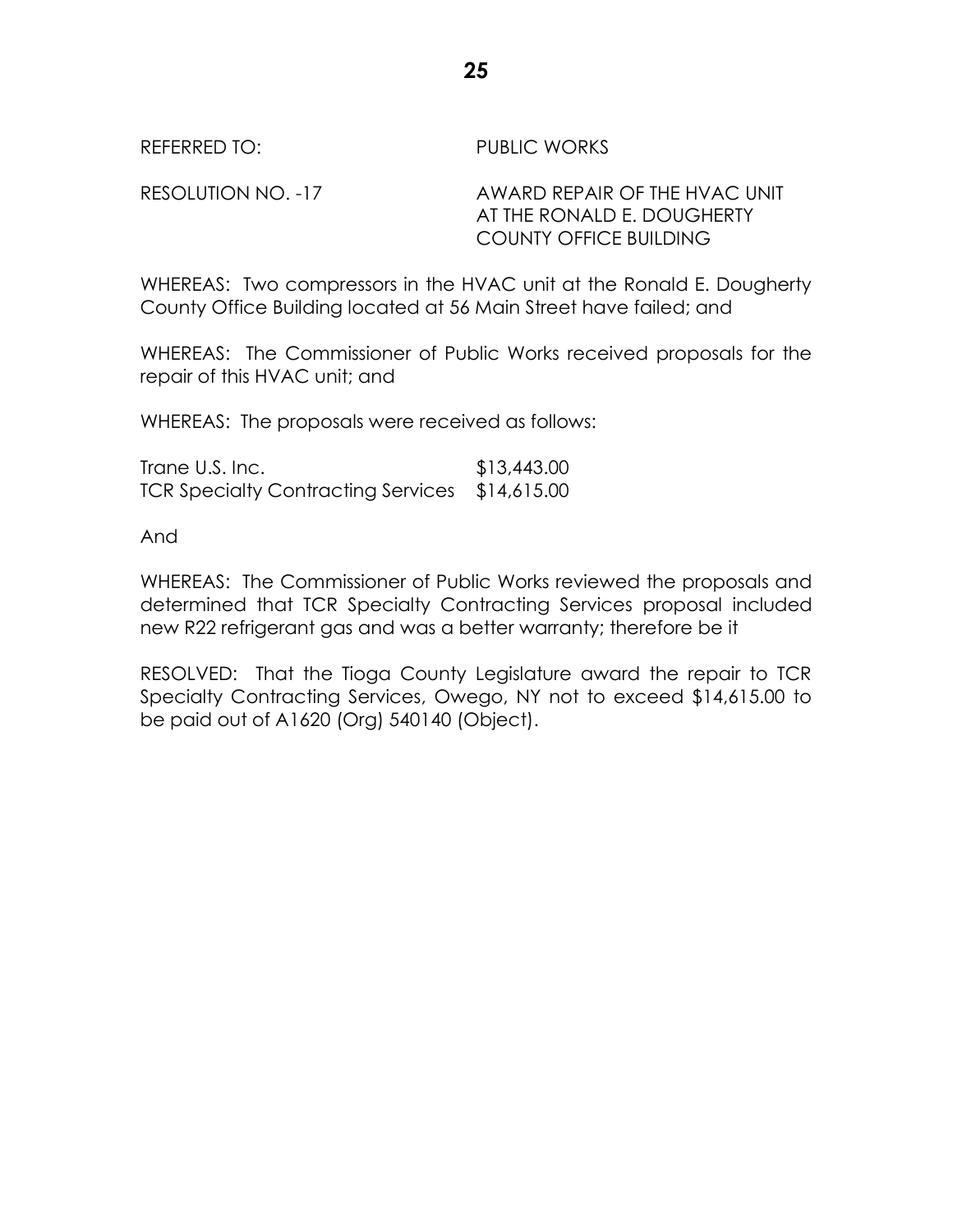REFERRED TO: PUBLIC SAFETY COMMITTEE

RESOLUTION NO. -17 URGING NEW YORK STATE TO FUND PROBATION DEPARTMENTS AND OTHER IMPACTED COUNTY DEPARTMENTS AND AGENCIES THE FULL COSTS ASSOCIATED WITH RAISING THE AGE OF CRIMINAL RESPONSIBILITY TO 18 YEARS OF AGE.

WHEREAS: Governor Cuomo signed Executive Order 131 on April 9, 2014 to establish the Commission on Youth, Public Safety and Justice instructing the Commission to develop a concrete plan to raise the age of criminal responsibility in New York State and make specific recommendations on how the juvenile and criminal justice systems can better serve youth, improve outcomes and protect communities; and

WHEREAS: The Commission completed its report on December 31, 2014 recommending raising the age of criminal responsibility from age 16 to age 18 over a two year period to be completed in a phased in approach; and

WHEREAS: Division of Criminal Justice Statistics reveal the number of arrests among 16 and 17 year olds statewide in calendar year 2015 was 27,281 and that under the proposed change these youth will now be shifted from the criminal courts to local Probation Departments for Intake and Diversion services; and

WHEREAS: The Governor's proposal recommends that the violation level offenses of Harassment, 2nd Degree and Disorderly Conduct shall also be diverted to Probation Departments for Intake and Adjustment services, thus adding substantially to the workload of Probation staff; and

WHEREAS: The Governor's proposal recommends Probation Departments provide a continuum of diversion services that range from minimal intervention for low risk youth and evidence based service for high risk youth; and

WHEREAS: Probation Departments will not be able to absorb the influx of youth requiring Intake and Diversion services at current staffing levels and will require additional staff to perform these duties; and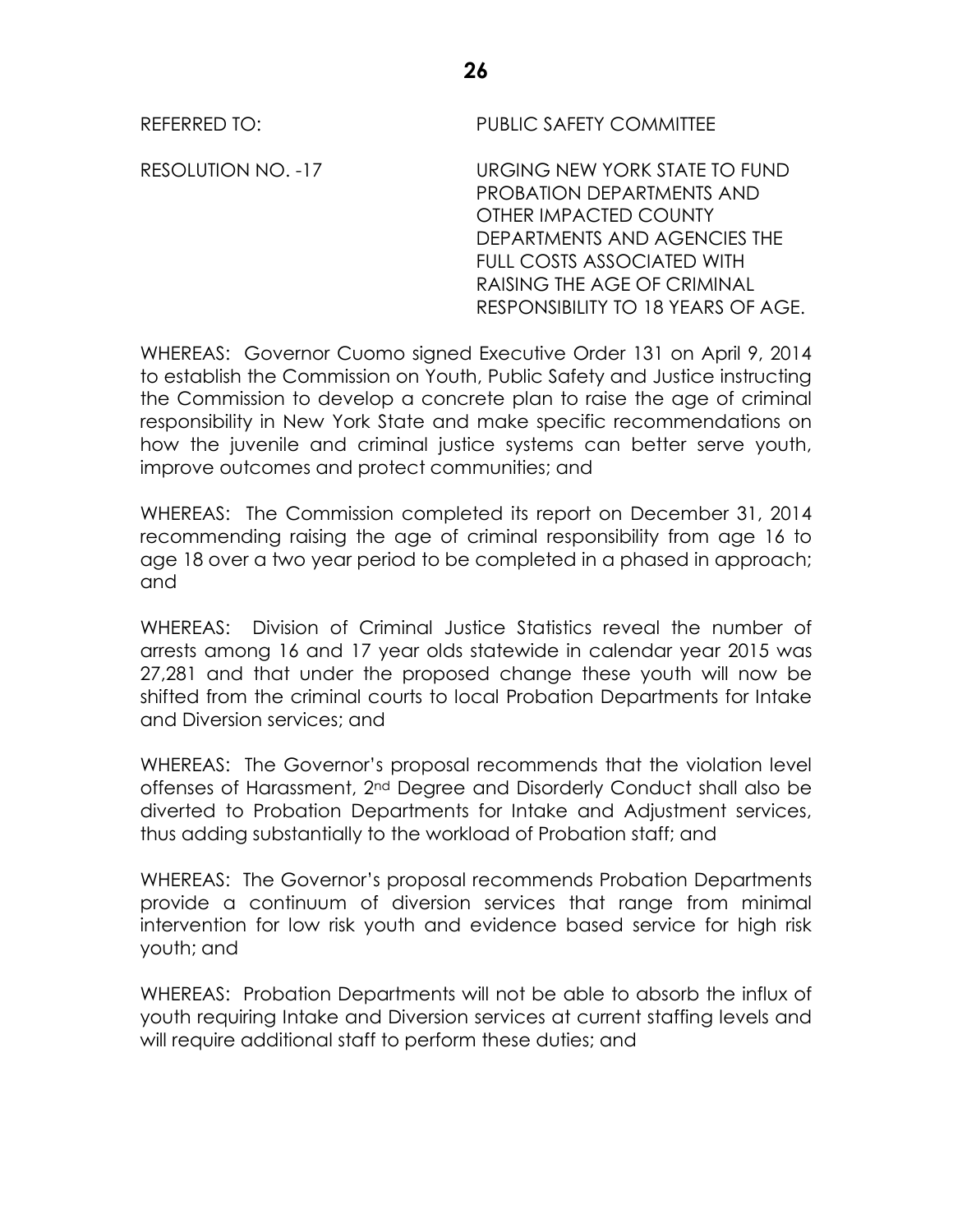WHEREAS: These added burdens to county Probation Departments come as the state share of probation costs has fallen from 46.5% in 1990 to 9% in 2016; and

WHEREAS: Other County Departments and agencies may be similarly affected by the increase in the age of criminal responsibility in areas that range from juvenile detention to community support services, and do not have alternative sources of income to support the cost of additional responsibilities and services, and

WHEREAS: Counties cannot absorb the financial cost associated with raising the age without 100% funding of the additional staff and services required by the Governor's proposal; and

WHEREAS: The funding proposal stipulates that only counties who do not exceed the 2% tax cap and can demonstrate to the Division of Budget that funding related services is a fiscal hardship may apply for a waiver of the local share requirement of an expense otherwise incurred; now therefore be it

## RESOLVED: As follows:

Section 1. That the Tioga County Legislature insists the State Legislature enact legislation that fully, permanently and unambiguously obligates the State to pay for 100% of all new costs incurred by Probation Departments and other county departments and agencies affected by raising the age of criminal responsibility; and

Section 2. That language be included to set aside designated funds from which Counties can draw, eliminating the need for Counties to exceed their 2% tax cap; and

Section 3. That copies of this resolution be forwarded to Governor Andrew Cuomo, the Senate Majority and Minority Leaders, the Assembly Majority and Minority Leaders, Senator Akshar, Assemblyman Reed, Independent Democratic Conference Leader, County Legislative Chairs and NYSAC.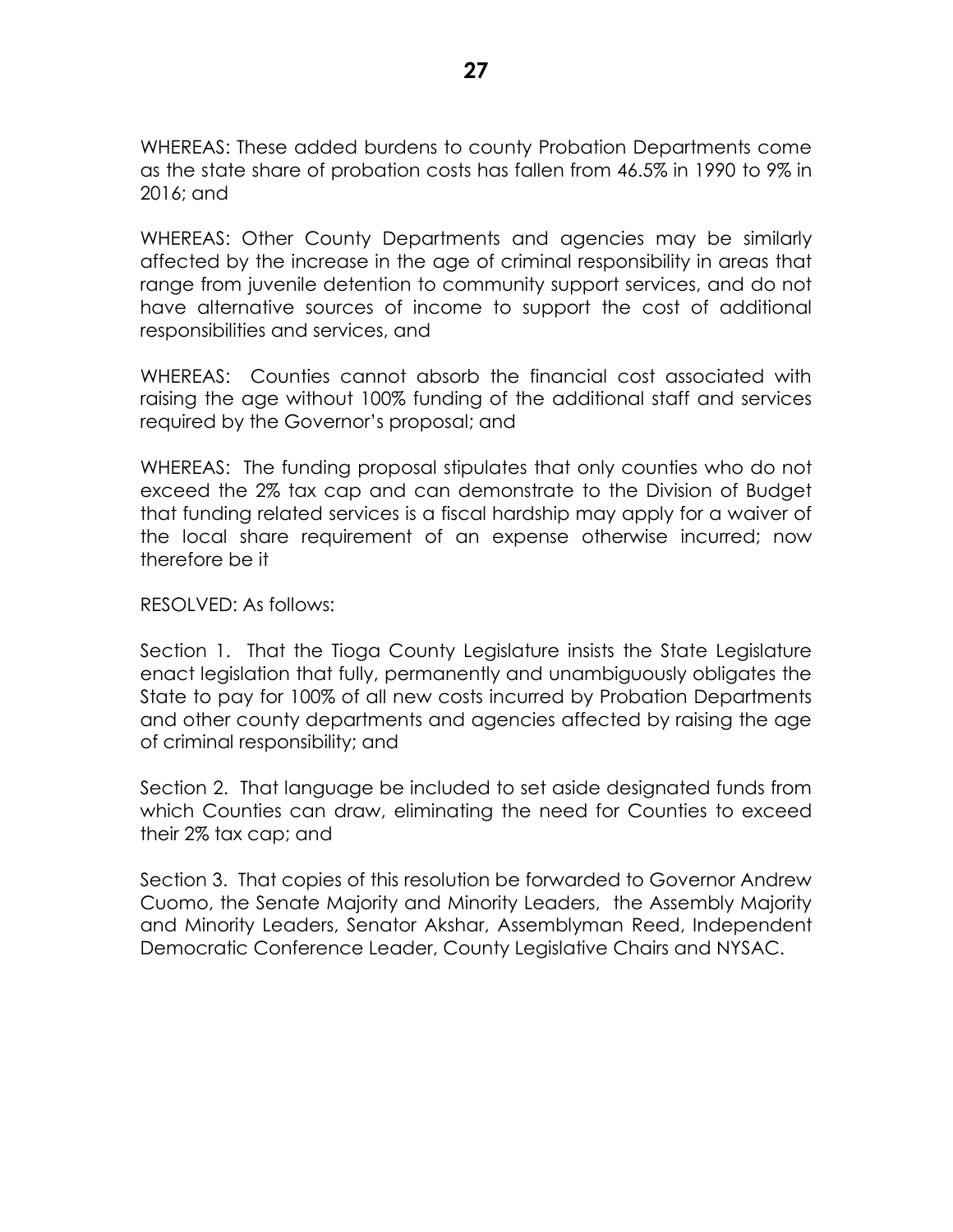| REFERRED TO: |  |
|--------------|--|
|--------------|--|

## FINANCE COMMITTEE

## RESOLUTION NO. -17 ERRONEOUS ASSESSMENT TOWN OF BARTON

WHEREAS: An application for Corrected Tax Roll for the year 2017 indicates that parcel #10863 in the Town of Barton assessed to Baggerly, Phillis on the 2017 tax roll of the Town of Barton is erroneous in that the Exemption 41802 and Exemption 41803 were removed in error and the correct taxable value for town purposes should be \$100,795 and the correct taxable value for county purposes should be \$63,660; be it therefore

RESOLVED: That a new bill be issued to Baggerly, Phillis by the Town of Owego Tax Collector as follows:

|                    | Original Bill #1717 | Corrected Bill #1717 |
|--------------------|---------------------|----------------------|
| County             | \$1,076.40          | 645.84               |
| Recycle            | 49.72               | 29.83                |
| Town Wide          | 229.41              | 217.94               |
| Return School      | 906.15              | 906.15               |
| <b>Barton Fire</b> | 99.56               | 99.56                |
|                    | \$2,361.24          | \$1,899.32           |

And be it further

RESOLVED: That the erroneous town tax of \$11.47 be charged back to the Town of Barton; and be it further

RESOLVED: That the erroneous solid waste tax of \$19.89 be charged back to the Solid Waste Fund; and be it further

RESOLVED: That the erroneous county tax of \$430.56 be charged to the proper account in the records of the County Treasurer.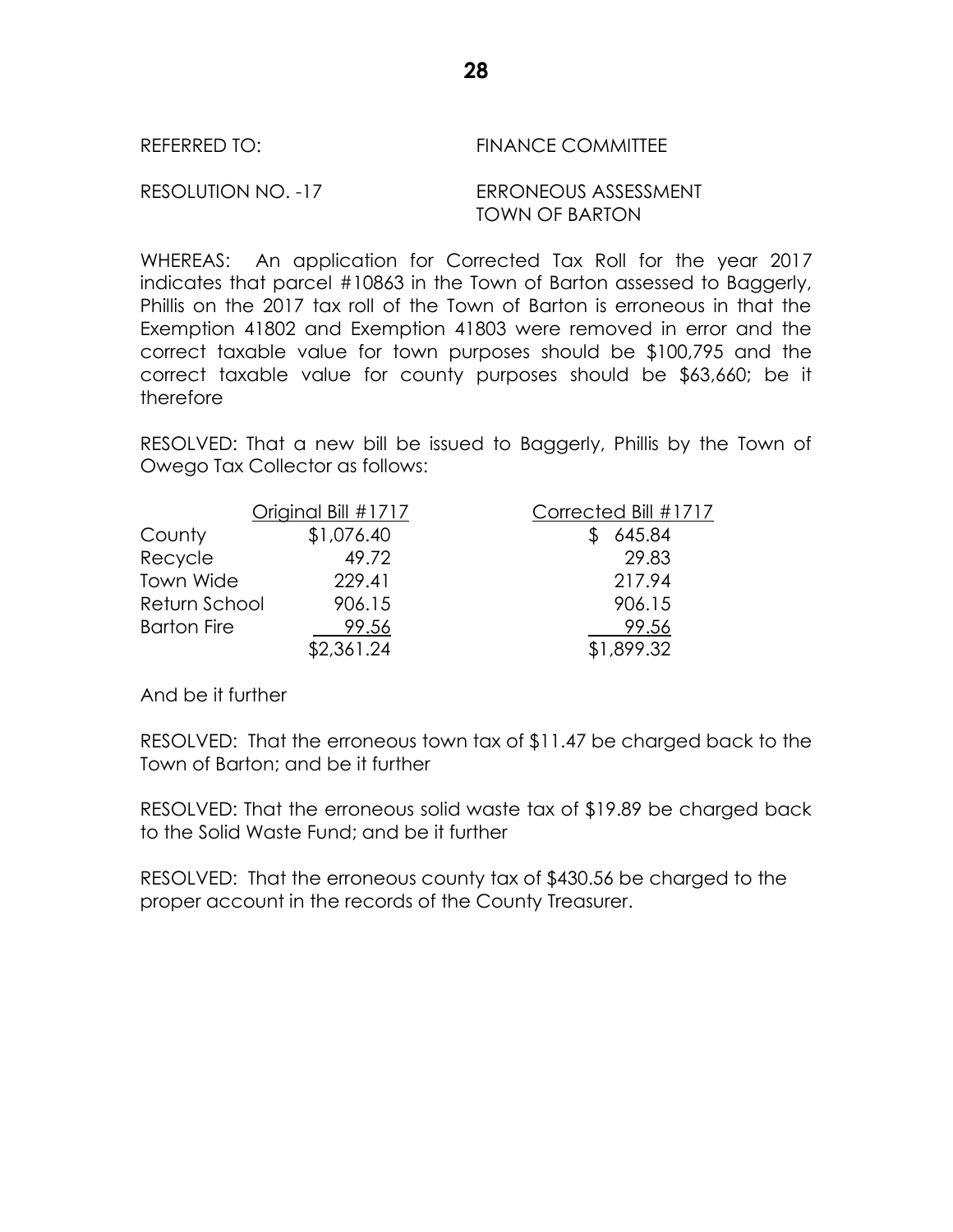| REFERRED TO:       | <b>FINANCE COMMITTEE</b>              |
|--------------------|---------------------------------------|
| RESOLUTION NO. -17 | ERRONEOUS ASSESSMENT<br>TOWN OF TIOGA |

WHEREAS: An application for Corrected Tax Roll for the year 2017 indicates that parcel #2347 in the Town of Tioga assessed to Bishop, Travis & Jean Marie on the 2017 tax roll of the Town of Tioga is erroneous in that the mobile home was put on the wrong parcel and the correct taxable value for town and county purposes should be \$600; be it therefore

RESOLVED: That a new bill be issued to Bishop, Travis & Jean Marie by the Town of Tioga Tax Collector as follows:

|                     | Original Bill #172 | Corrected Bill #172 |
|---------------------|--------------------|---------------------|
| County              | \$196.70           | \$73.76             |
| Recycle             | 9.09               | 3.41                |
| Town Wide           | 80.53              | 30.20               |
| Tioga School Return | 300.53             | 112.70              |
| Tioga Fire          | 24.15              | 9.06                |
|                     | \$611.00           | \$229.13            |
|                     |                    |                     |

And be it further

RESOLVED: That the erroneous town tax of \$50.33 be charged back to the Town of Tioga; and be it further

RESOLVED: That the erroneous solid waste tax of \$5.68 be charged back to the Solid Waste Fund; and be it further

RESOLVED: That the erroneous county tax of \$122.94 be charged back to the proper account in the records of the County Treasurer; and be it further

RESOLVED: That the erroneous fire tax of \$15.09 be charged back to the Tioga fire FD021; and be it further

RESOLVED: That the erroneous returned school tax of \$187.83 be charged back to the Tioga School District.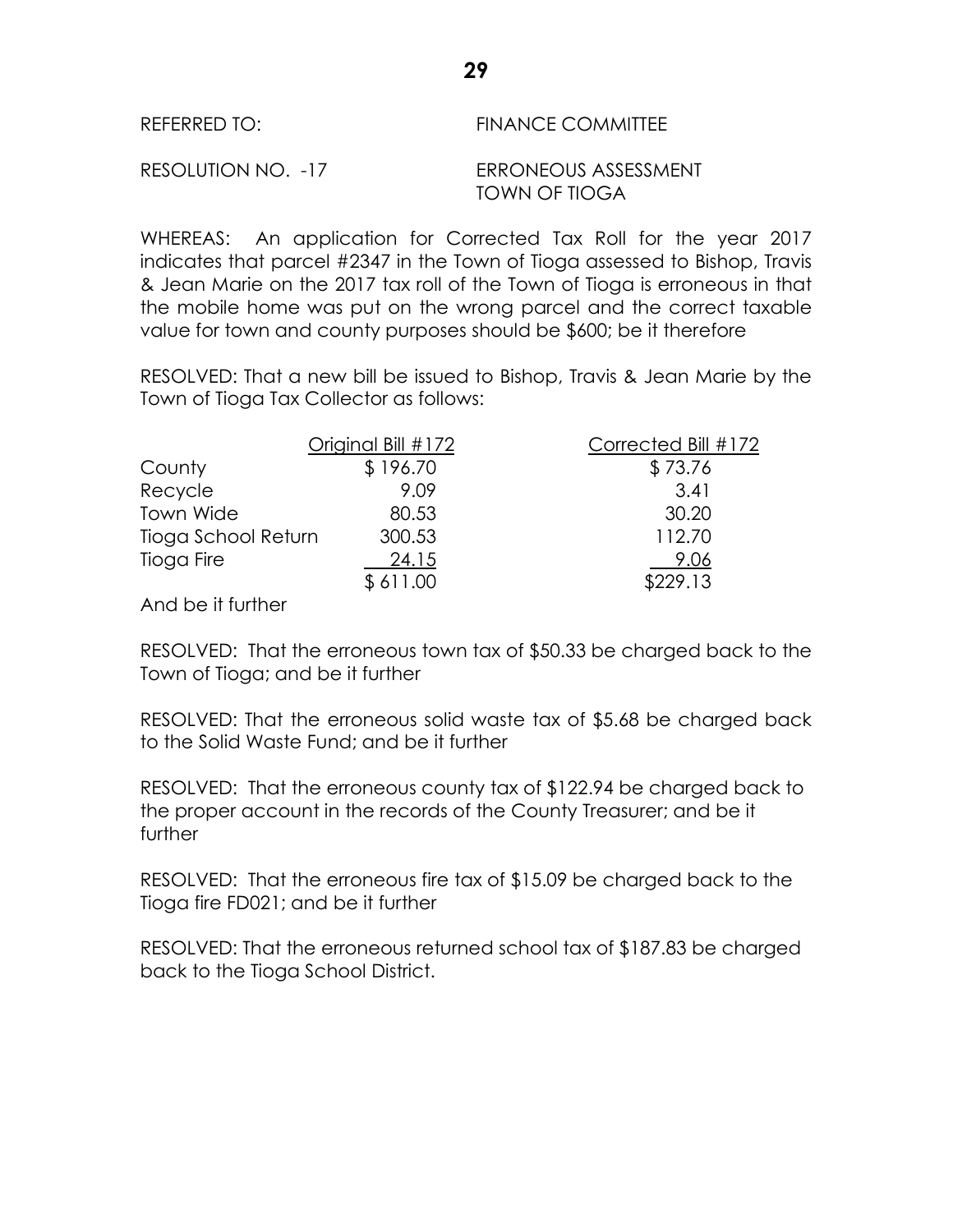| REFERRED TO:       | <b>FINANCE COMMITTEE</b> |  |  |  |
|--------------------|--------------------------|--|--|--|
| RESOLUTION NO. -17 | ERRONEOUS ASSESSMENT     |  |  |  |

TOWN OF NEWARK VALLEY

WHEREAS: An application for Corrected Tax Roll for the year 2017 indicates that parcel #87 in the Town of Newark Valley assessed to Jennison, Dana & Phyllis on the 2017 tax roll of the Town of Newark Valley is erroneous in that the Veterans exemption 41121 was removed in error and the correct taxable value for town and county purposes should be \$62,600; be it therefore

RESOLVED: That a new bill be issued to Jennison, Dana & Phyllis by the Town of Newark Valley Tax Collector as follows:

| Original Bill #170        |            | Corrected Bill #170 |  |
|---------------------------|------------|---------------------|--|
| County                    | 873.18     | 769.88              |  |
| Recycle                   | 40.34      | 35.56               |  |
| <b>Town Wide</b>          | 393.79     | 347.20              |  |
| <b>Newark Valley Fire</b> | 158.95     | 158.95              |  |
|                           | \$1,466.26 | \$1,311.59          |  |

And be it further

RESOLVED: That the erroneous town tax of \$46.59 be charged back to the Town of Newark Valley; and be it further

RESOLVED: That the erroneous solid waste tax of \$4.78 be charged back to the Solid Waste Fund; and be it further

RESOLVED: That the erroneous county tax of \$103.30 be charged back to the proper account in the records of the County Treasurer.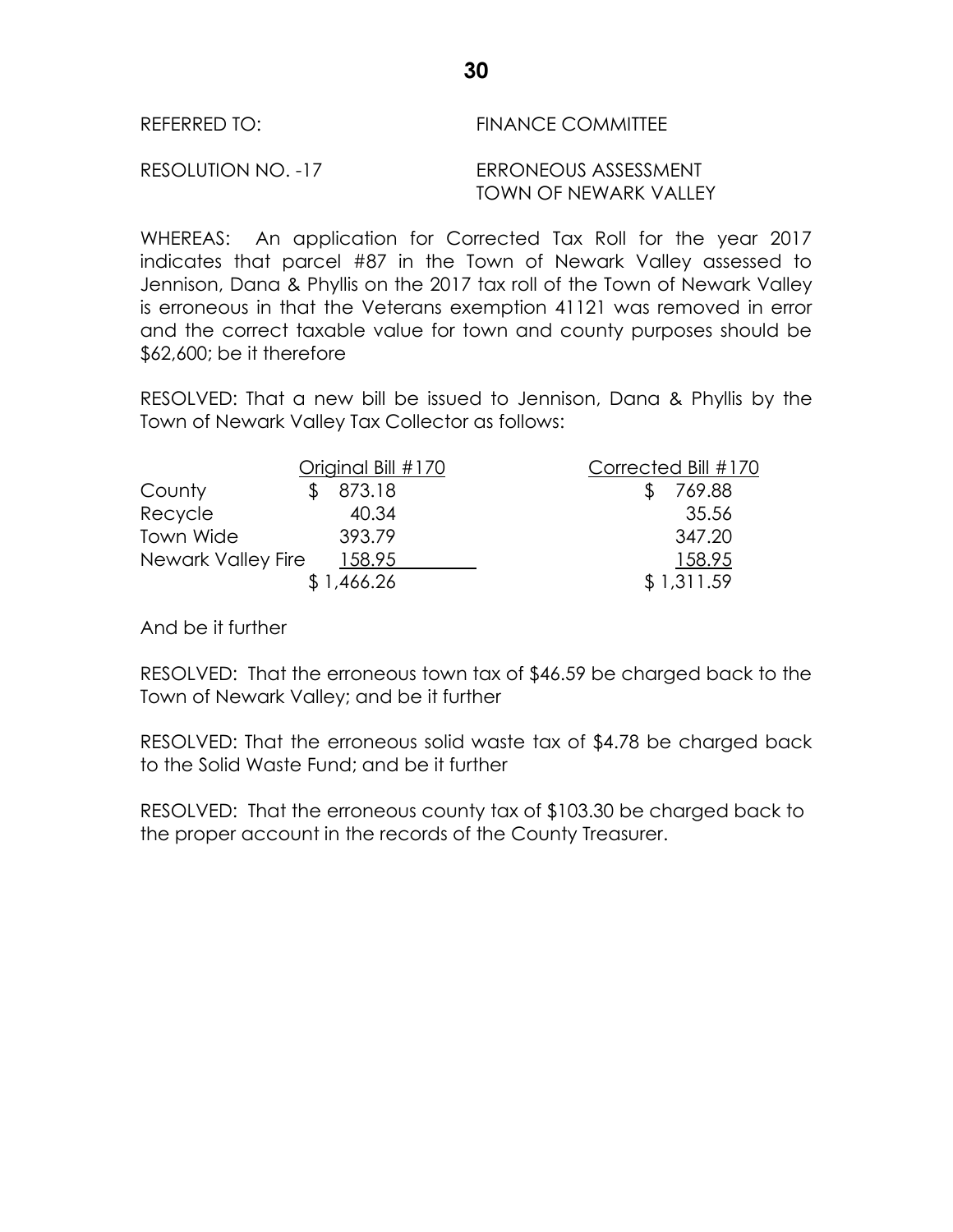| REFERRED TO:       | <b>FINANCE COMMITTEE</b>              |  |  |
|--------------------|---------------------------------------|--|--|
| RESOLUTION NO. -17 | ERRONEOUS ASSESSMENT<br>TOWN OF OWEGO |  |  |

WHEREAS: An application for Corrected Tax Roll for the year 2017 indicates that parcel #12210 in the Town of Owego assessed to Woodruff, Bonnie J on the 2017 tax roll of the Town of Owego is erroneous in that the Mobil home burnt down before 3/1/2016 and the correct taxable value for town and county purposes should be \$58,000; be it therefore

RESOLVED: That a new bill be issued to Woodruff, Bonnie J by the Town of Owego Tax Collector as follows:

|            | Original Bill #8904 | Corrected Bill #8904 |
|------------|---------------------|----------------------|
| County     | 690.53              | 656.57               |
| Recycle    | 31.90               | 30.33                |
| Town Wide  | 64.92               | 61.73                |
| Part Town  | 174.63              | 166.04               |
| Owego Fire | 148.42              | 141.13               |
|            | \$1,110.40          | \$1,055.80           |

And be it further

RESOLVED: That the erroneous town tax of \$11.78 be charged back to the Town of Candor; and be it further

RESOLVED: That the erroneous solid waste tax of \$1.57 be charged back to the Solid Waste Fund; and be it further

RESOLVED: That the erroneous county tax of \$33.96 be charged to the proper account in the records of the County Treasurer; and be it further

RESOLVED: That the erroneous fire tax of \$7.29 be charged back to the Owego Fire.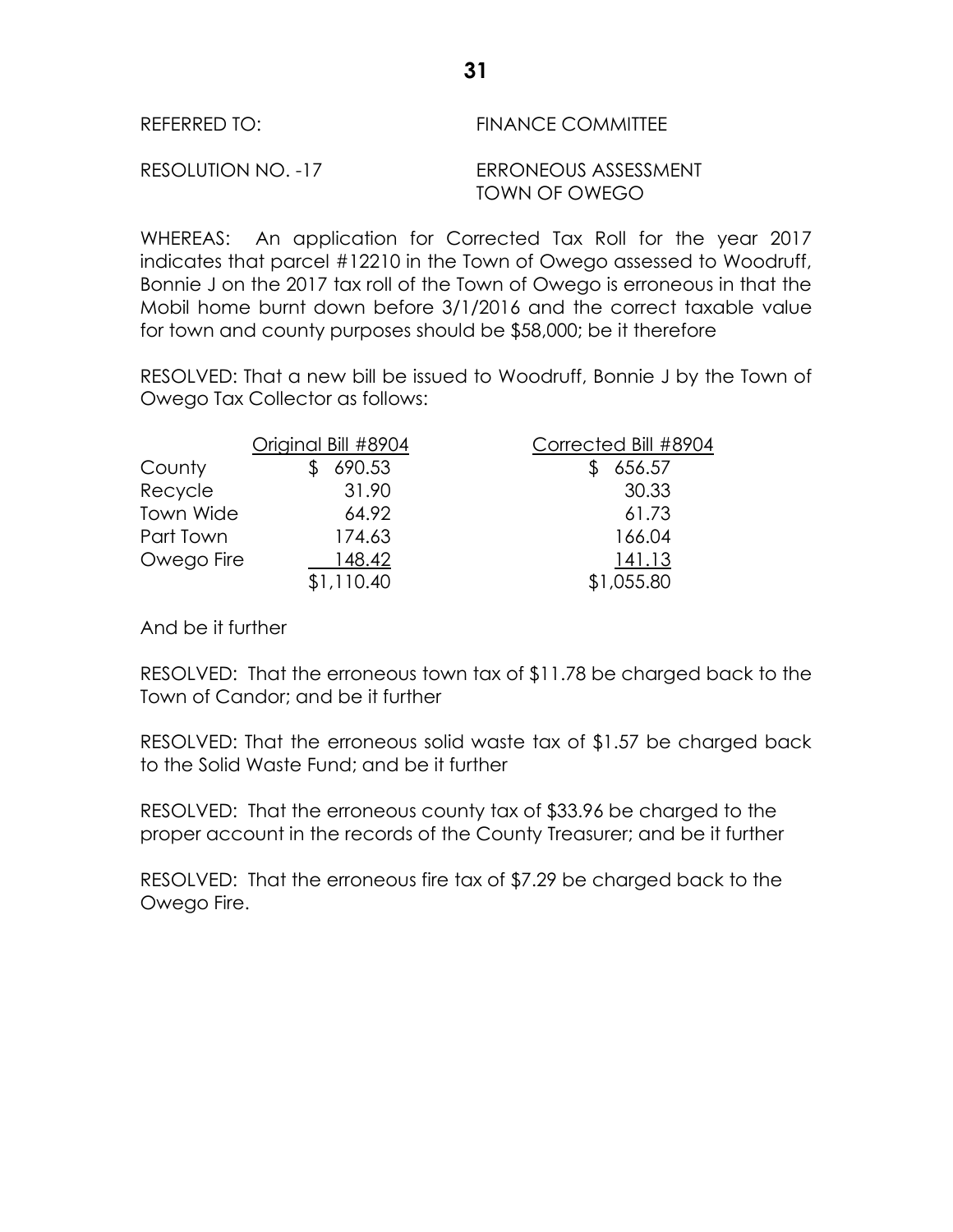## REFERRED TO: HEALTH & HUMAN SERVICES COMMITTEE

## RESOLUTION NO. –17 APPOINT AND EXTEND YOUTH BOARD MEMBERS TERMS YOUTH BUREAU

WHEREAS: The Tioga County Youth Board is organized as an advisory body to the Tioga County Youth Bureau; and

WHEREAS: The purpose of the Youth Board is to carry out the provision of Section 95 of the General Municipal Law of the State of New York and Resolution No. 140 of 1981 of the Tioga County Legislature; and

WHEREAS: The Tioga County Youth Board Bylaws provides for representatives to the Youth Board be appointed by the County Legislature; and

WHEREAS: The County Legislature previously appointed members to the Youth Board under Resolution No. 133-16 and terms have expired; now therefore be it

RESOLVED: That the following listed representatives terms be extended as follows:

Steve Herbert (Extending Term) 01/01/2017 – 12/31/2020 Katelynn Wahl (Extending Term) 01/01/2017 – 12/31/2020

TERM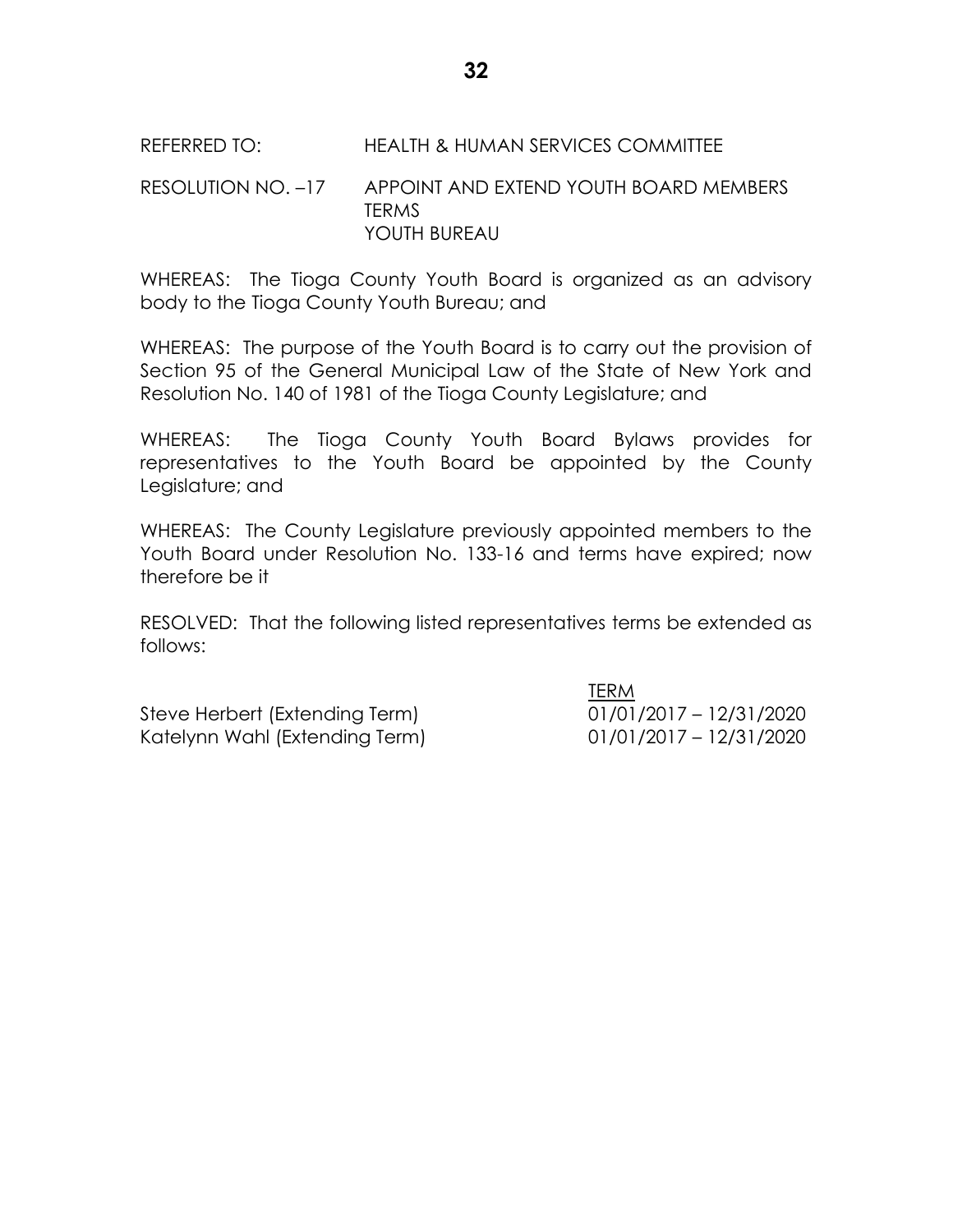REFERRED TO: ED&P COMMITTEE AG COMMITTEE

RESOLUTION NO. -17 SET PUBLIC HEARING FOR 2017 ANNUAL AGRICULTURAL DISTRICT **INCLUSIONS** 

WHEREAS: The Tioga County Legislature, as per resolution 296-03 designated January 2<sup>nd</sup> through January 31st as the official annual enrollment period for inclusion of viable agricultural properties in agricultural districts as required by §303-B of the NYS Agricultural and Markets Law 25-AA; and

WHEREAS: Tioga County Planning has received requests for inclusion of land in agricultural districts and said law requires that the Tioga County Legislature hold a public hearing before making a decision on inclusion of lands; therefore be it

RESOLVED: That the Tioga County Legislature will hold a public hearing on requests of inclusion of viable agricultural land in agricultural districts received within the designated time period in 2017 on February 23rd, 2017 at 10:00 AM in the Edward D. Hubbard Auditorium of the Ronald E. Dougherty County Office Building, 56 Main Street, Owego, NY.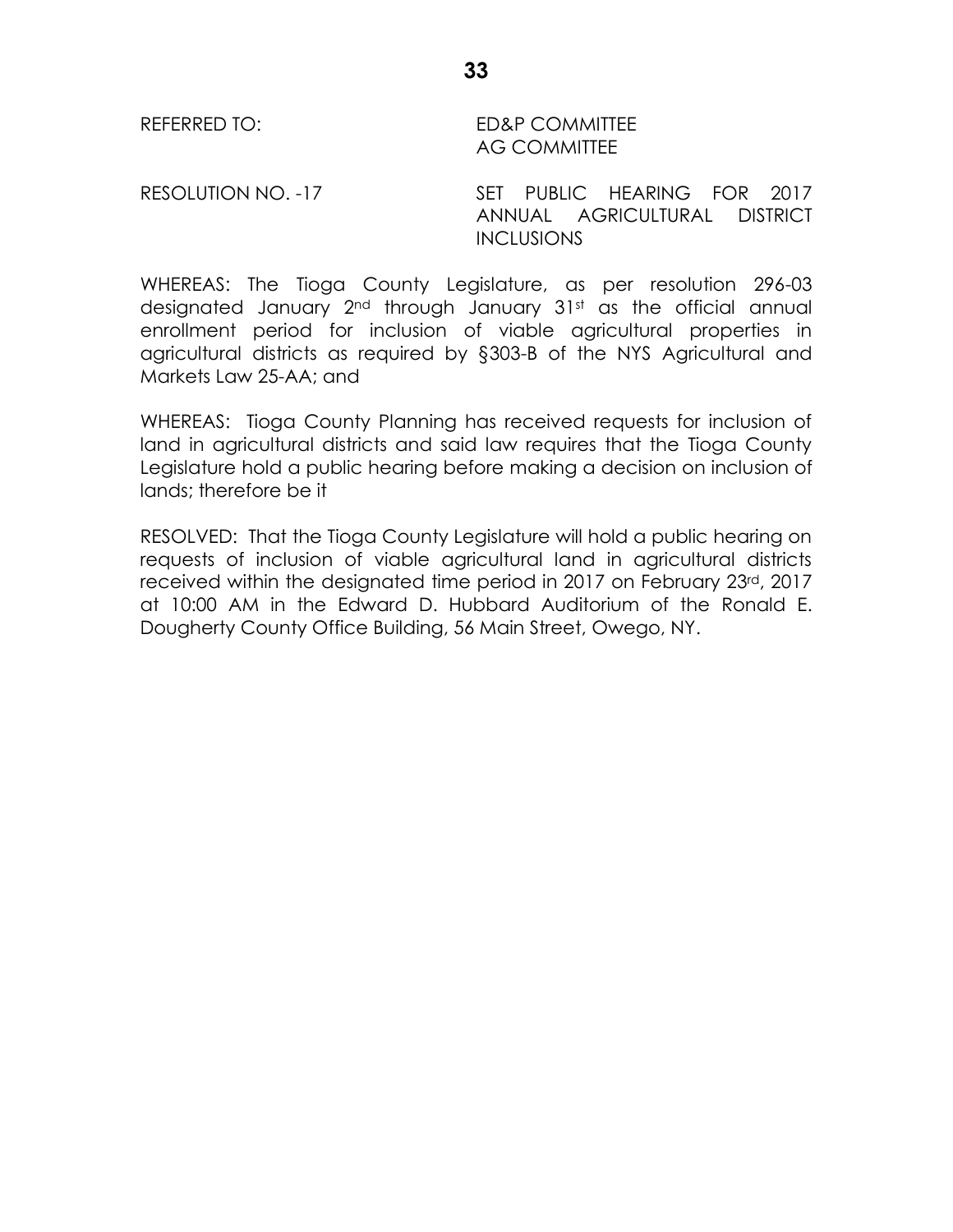| REFERRED TO:       | AG LEGISLATIVE COMMITTEE<br>ED&P LEGISLATIVE COMMITTEE                                      |
|--------------------|---------------------------------------------------------------------------------------------|
| RESOLUTION NO. -17 | SET PUBLIC HEARING FOR THE NORTH TIOGA<br>EIGHT-YEAR AGRICULTURAL DISTRICT<br><b>REVIEW</b> |

WHEREAS: The Tioga County Legislature is reviewing a proposed plan for continuation with modifications of the North-Tioga Agricultural District, which is comprised of enrolled and proposed new parcels in the Towns of Richford, Berkshire and Newark Valley, as well as the Village of Newark Valley; and

WHEREAS: This review is being conducted pursuant to Article 25-AA of the New York State Agricultural & Markets Law; and

WHEREAS: The proposed plan and map, as recommended by the Tioga County Agriculture & Farmland Protection Board, is available for public inspection at the Clerk of Legislature's Office at 56 Main St. in Owego and the Village of Newark Valley Municipal Building at 9 Park Street in Newark Valley; now therefore be it

RESOLVED: That a public hearing will be held on Wednesday, March 1, 2017 at the Village of Newark Valley Municipal Building, 9 Park Street, at 1:00 p.m. All interested parties will be heard by the Tioga County Legislature at this hearing.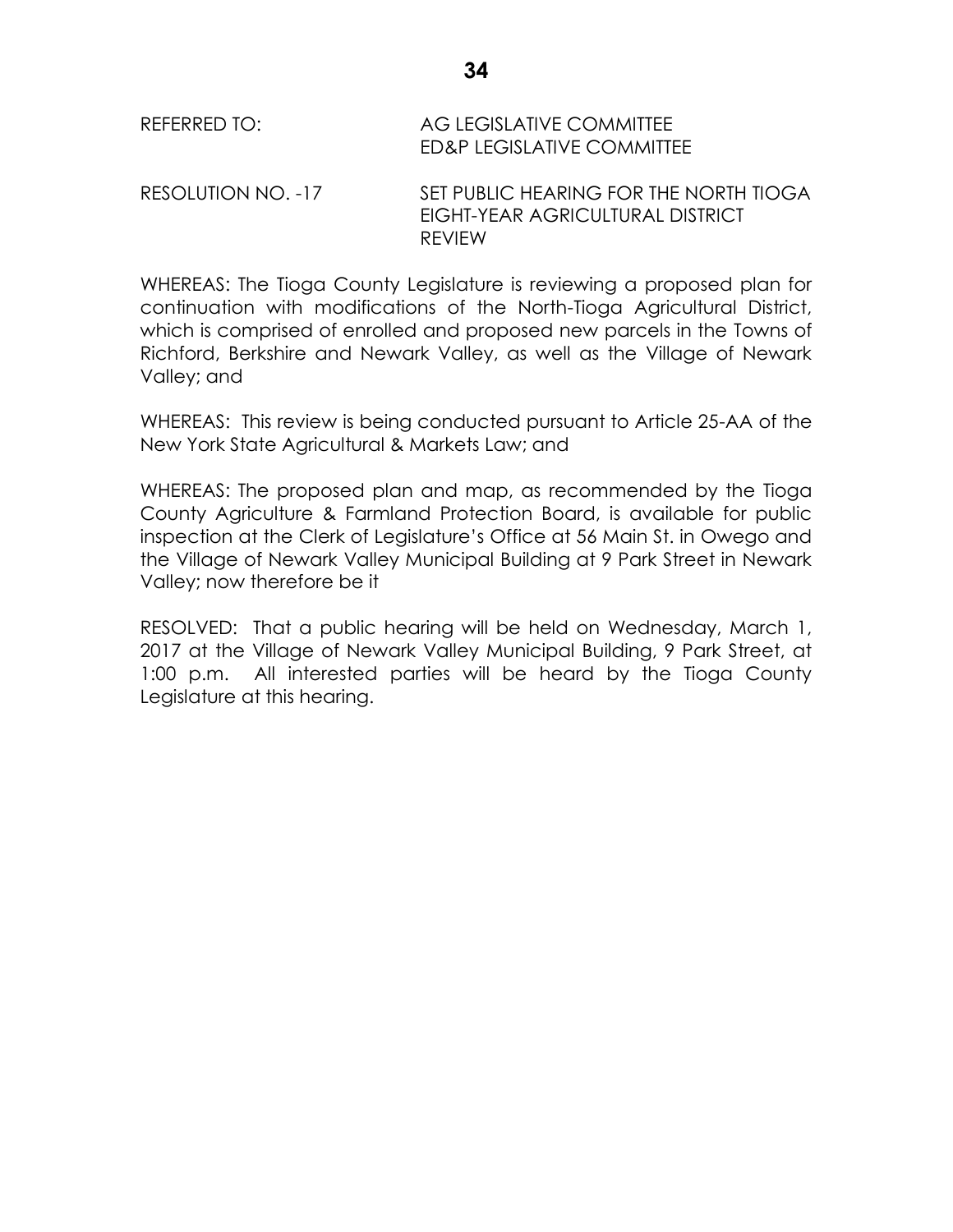REFERRED TO: ED&P COMMITTEE

RESOLUTION NO. -17 AUTHORIZATION TO SUBMIT APPLICATION TO NEW YORK HOMES AND COMMUNITY FOR FUNDING AND TO ADMINISTER A 2017 NEW YORK MAIN STREET PROGRAM FOR THE 2017 CANDOR DOWNTOWN REVITALIZATION PROGRAM

WHEREAS: Tioga County Economic Development and Planning on behalf of the Village of Candor desires to apply for an amount up to \$300,000.00 in financial assistance through the 2017 Consolidated Funding Application under the 2017 New York Main Street Program; and

WHEREAS: The application proposes funding to assist property owners to complete building renovations to targeted, contiguous downtown "main street" buildings along Main Street in the downtown central business district of the Village of Candor; and

WHEREAS: The proposed funding will contribute to ongoing community revitalization efforts; and

WHEREAS: The grant application requires that the applicant obtain the approval and endorsement of the governing body of the municipality making application and in which the project will be located; and

WHEREAS: The Village of Candor is in support of this application to the 2017 New York Main Street program for revitalization of commercial and residential uses that make up the Main Street area of the Village of Candor; therefore be it

RESOLVED: That the Tioga County Legislature approves and endorses the 2017 New York Main Street Program grant application for up to \$300,000.00 in funding assistance, on behalf of the Village of Candor, to be prepared and submitted by the Tioga County Economic Development and Planning Office and to administer such program.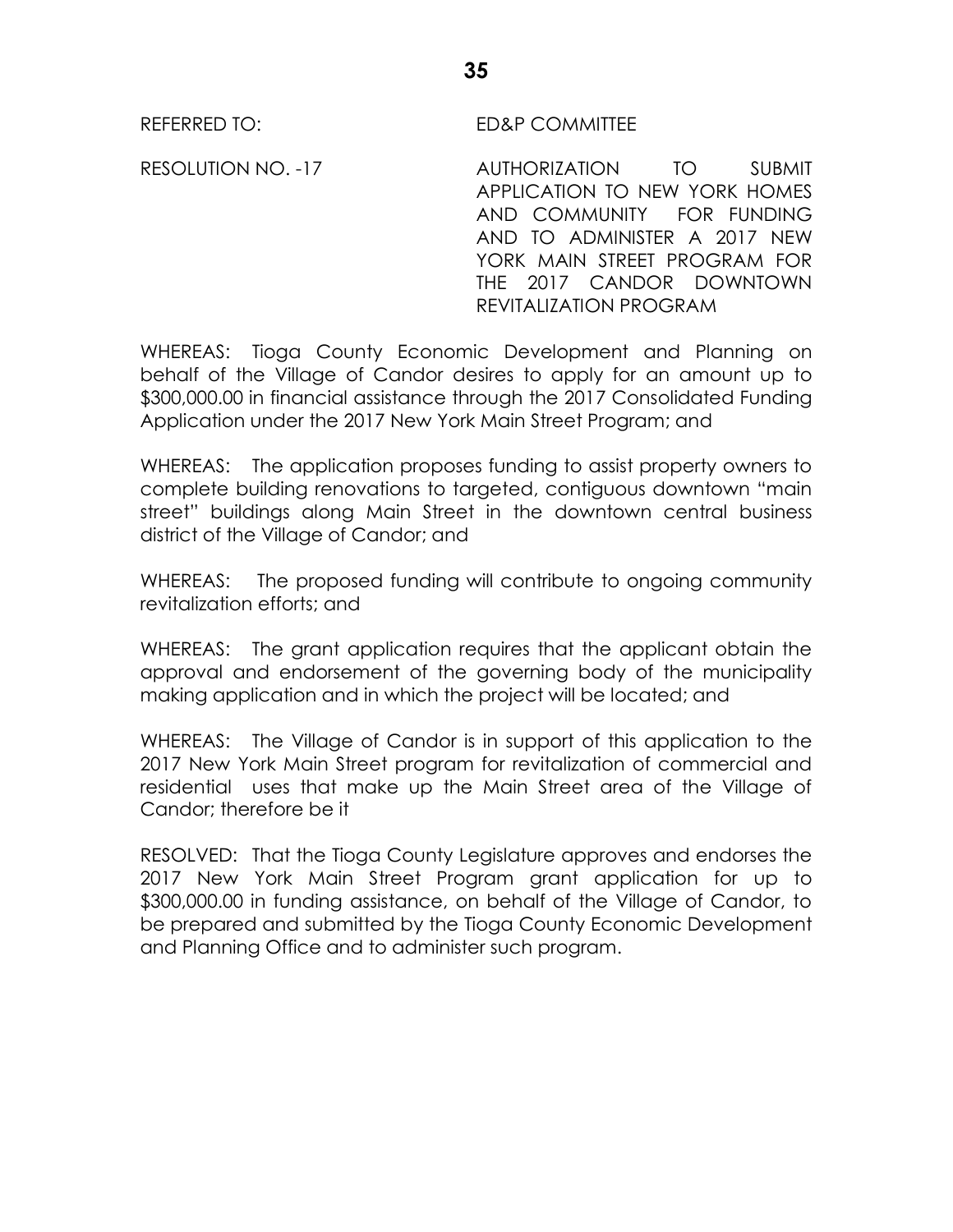## RESOLUTION NO. -17 AWARD NATURAL GAS CONTRACT TO DIRECT ENERGY

WHEREAS: Tioga County is a participant with the Municipal Electric and Gas Alliance (MEGA)to obtain better pricing for natural gas supply; and

WHEREAS: The Municipal Electric and Gas Alliance has received bids for natural gas supply and has recommended Direct Energy for our natural gas supplier; therefore be it

RESOLVED: That the Tioga County Legislature award the fixed pricing natural gas supply contract to Direct Energy.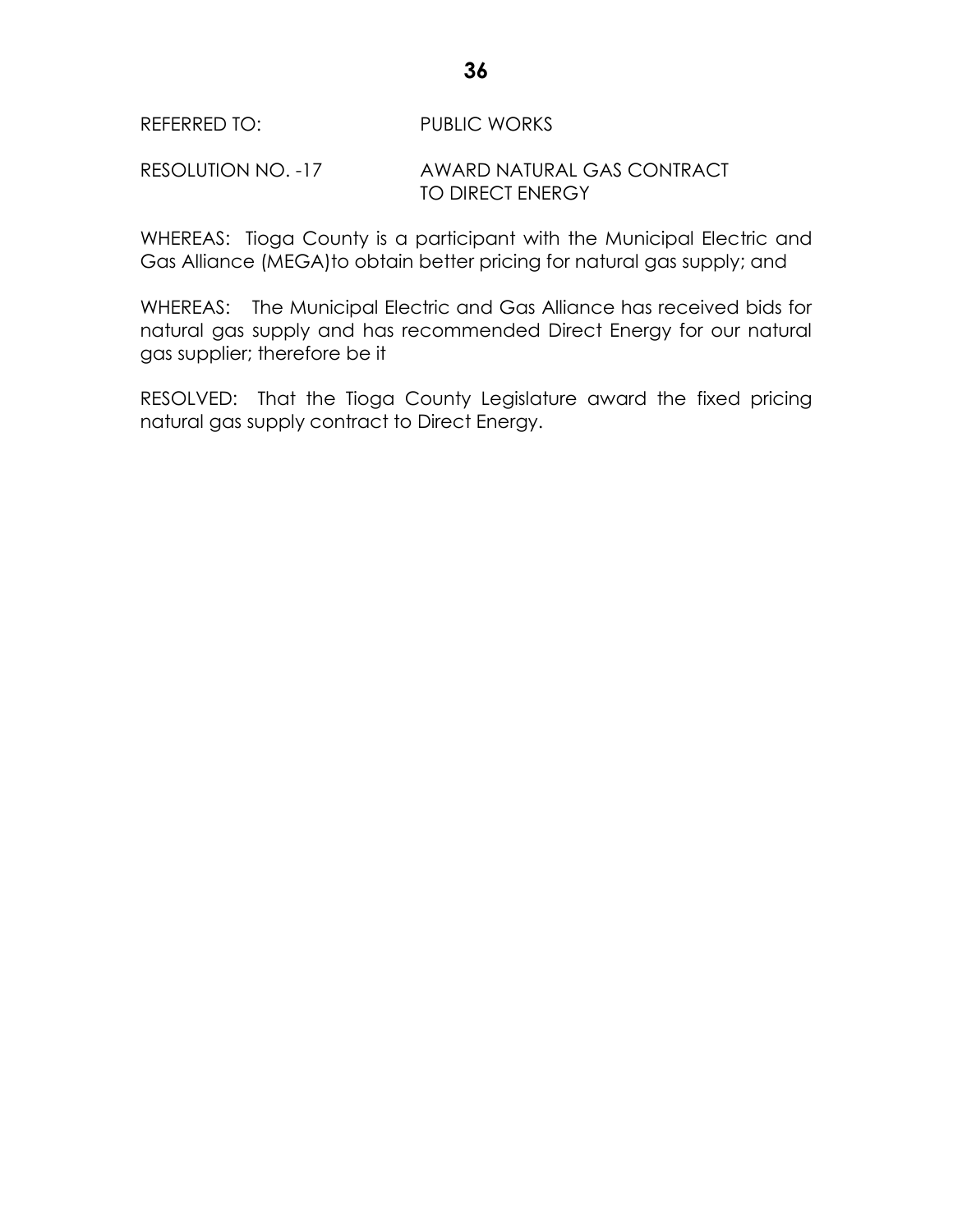RESOLUTION NO. -17 RESOLUTION CALLING ON GOVERNOR ANDREW CUOMO AND THE STATE LEGISLATURE TO PLAN FOR NEXT GENERATION 911 IN NYS AND CREATE A NYS 911 DEPARTMENT THAT SUPPORTS COUNTY PUBLIC SAFETY ANSWERING POINTS AND ENHANCES LOCAL EMERGENCY DISPATCH **SERVICES** 

WHEREAS: Counties provide 911 services in NYS by operating Public Safety Answering Points (PSAPs)that serve all residents in times of emergency by dispatching emergency medical, fire, and police assistance; and

WHEREAS: Counties continue to incur substantial costs to upgrade and maintain communications systems, as well as keep up to date with technological changes; and

WHEREAS: These changes are a fundamental shift toward IP based 911 system that is commonly referred to as Next Generation (NG) 911; and

WHEREAS: NG911 requires greater planning and investment on the part of local governments in order to keep pace with rapidly evolving consumer technologies; and

WHEREAS: The majority of states across the country have aggressively begun preparing for NG911 and in numerous instances deploying significant infrastructure and policies to build the foundation for a NG911 system; and

WHEREAS: NYS has done comparatively little to prepare for NG911 and is facing significant risk in becoming a straggler in the deployment of NG911 technologies; and

WHEREAS: A lag in planning and investment in NG911 places NY citizens at risk as they rely on a legacy 911 system that is rapidly becoming obsolete; and

WHEREAS: The NYS Public Service Commission (PSC) conducted a telecommunications study on 911 that required the insight of public safety and 911 experts to relay relevant public safety information to the PSC as they make 911 related telecommunications decisions; and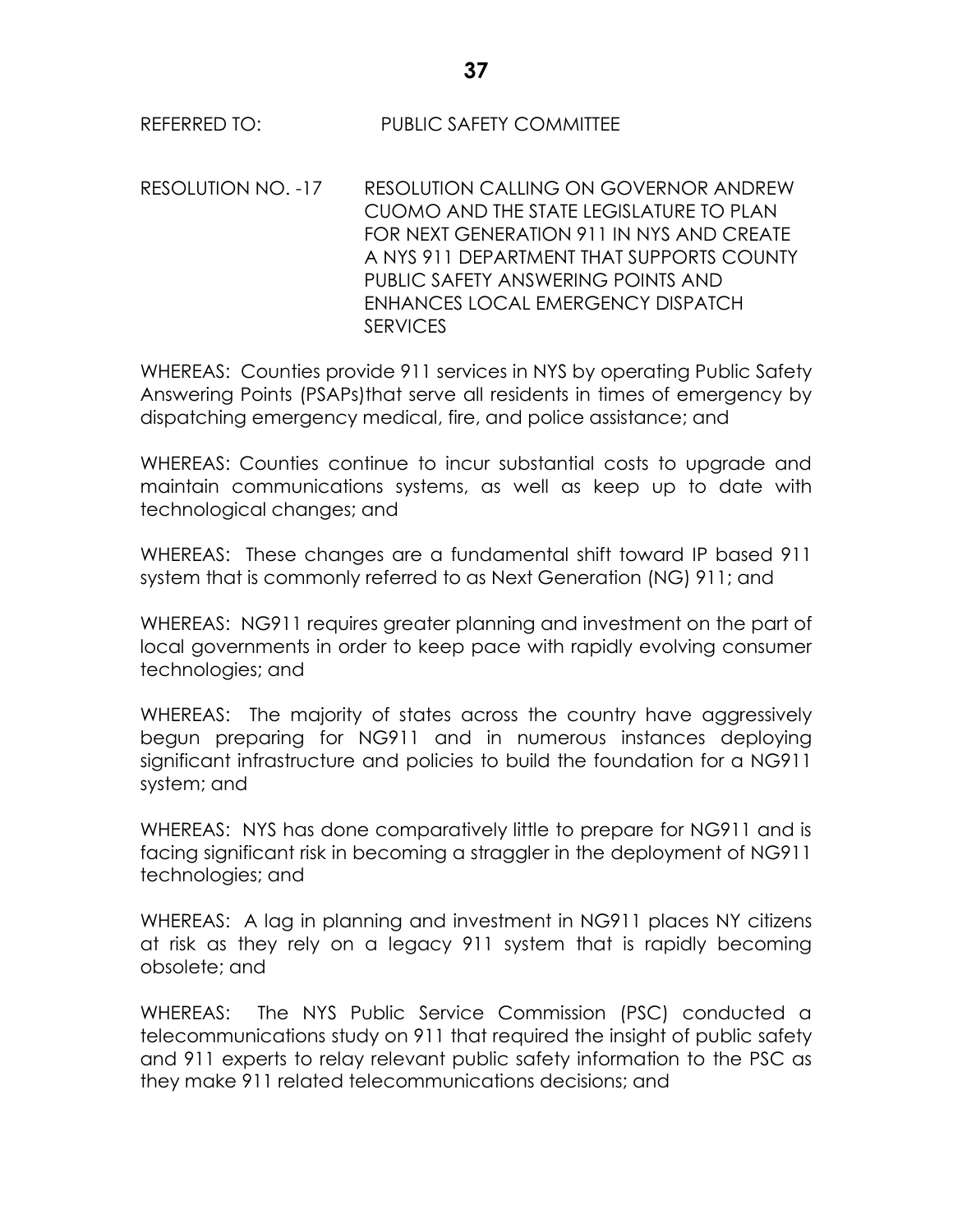WHEREAS: The PSC intends to work collaboratively with the Department of Homeland Security and Emergency Services (DHSES), the 911 Advisory Board and the Public Safety Broadband Working Group to further advance the implementation of NG911 in NYS, while maintaining their oversite of 911 system affordability and reliability as it pertains to providers of 911 services; and

WHEREAS: A NYS effort to provide coordinated leadership in the area of 911 would be most appropriately empowered to both support the mission of the PSAP's in the state as well as transition the current 911 legacy system to a NG911 system that will better serve its citizens for years to come; and

WHEREAS: Leadership from NYS is crucial to ensure success and to prevent future tragedies related to the 911 network; and

WHEREAS: Counties urge NYS to adopt the Automated Secure Alarm Protocol (ASAP) which automates all alarms coming from alarm companies and allows for an electronic link between the Central States Alarm Association, the NLETS system and the PSAP's via the NYS e-justice system; now therefore be it

RESOLVED: That the Tioga Count Legislature calls upon Governor Andrew Cuomo, the State Legislature and the DHSES to create a NYS 911 Department that best serves the public interest and supports PSAP's in NYS while continuing to allow the City of New York and the 57 counties outside of NYC to receive emergency 911 calls and dispatch emergency services in a manner that is most appropriately determined by those municipalities; and be it further

RESOLVED: That the Tioga County Legislature calls upon the State Legislature and the Governor to enable a State 911 Department that would:

- Provide Funding.
- Issue RFPs and award contracts as necessary to support 911.
- Establish standards for 911.
- Apply for and distribute Federal Grant Funds.
- Coordinate and provide training for 911 directors, supervisors and call takers.
- Provide public education.
- Provide necessary networks to support 911 both in a legacy and NG911 environment.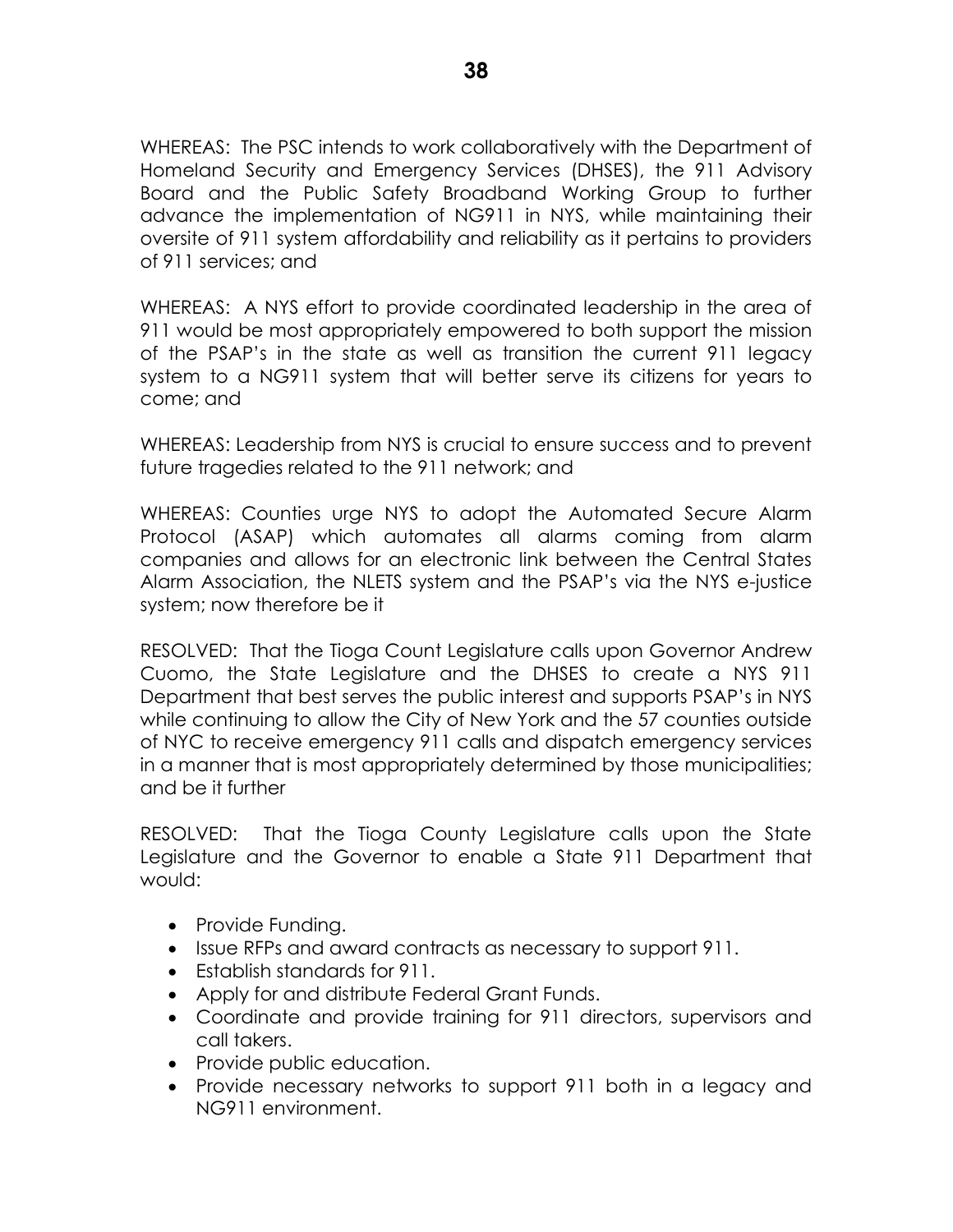- Provide a Statewide ESInet to support interoperability within/outside NYS.
- Create, maintain and distribute GIS databases.
- Create and maintain NG911 and other appropriate databases to support 911 efforts.
- Provide and propose appropriate regulations/legislation/tariffs to support 911.
- Represent NYS in efforts to support and advance 911 at a national level including participating in events sponsored by NASNA, NENA, APCO and the FCC.
- Provide consultative services to PSAP's in NYS in regards to industry trends, products, techniques, and standards.
- Help manage Civil Service exams related to 911 professionals.
- Manage the TERT program.
- Provide legal expertise in 911 related matters; serve as the liaison to 911 service providers (TELCOs, Wireless Carriers, TCCs, VoIP providers, CPE manufactures, etc.).
- Provide coordination with the PSC and work closely with them on tariffs, legislation and other business as it pertains to the 911 field.
- Provide for connectivity via the e-justice system to allow ASAP.

And be it further

RESOLVED: That the Tioga County Legislature supports the extension of 911 surcharges to any device capable of connecting to 911, including prepaid devices, including prepaid devices as essential to preserving current resources for 911 services; and be it further,

RESOLVED: That copies of this resolution be sent to the other sixty-one counties of NYS, encouraging other counties to enact similar resolutions; and be it further

RESOLVED: That the Clerk of the Tioga County Legislature shall forward copies of this resolution to Governor Andrew Cuomo, Senator Fred Akshar, Assemblyman Christopher Friend, the Leadership of the NYS Legislature, the Commissioner of the Division of Homeland Security and Emergency Services, the NYS Association of Counties, the Inter-County Association of Western NY, and all others deemed necessary and proper.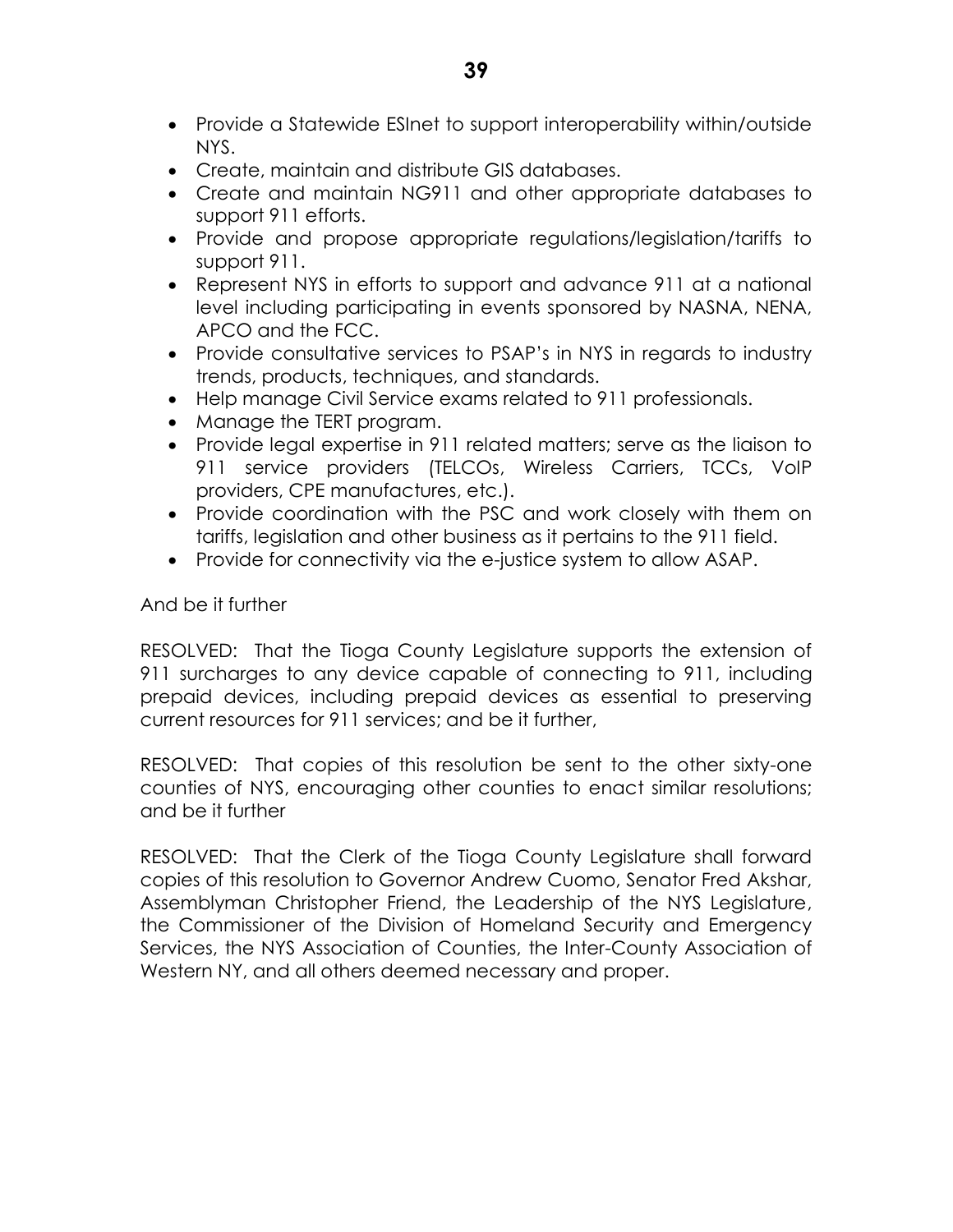RESOLUTION NO. -17 RESOLUTION CALLING ON GOVERNOR ANDREW CUOMO AND THE STATE LEGISLATURE TO MORE EQUITABLY AND EFFICIENTLY IMPOSE THE 911 SURCHARGE ON ALL WIRELESS COMMUNICATION DEVICES AND USE REVENUES TO FINANCE LIFE SAVING COUNTY 911 SERVICES

WHEREAS: The State of New York imposes a \$1.20 public safety surcharge on wireless "contract telephones", which, when it was enabled in statute, was intended to fund 911 operations and help dispatchers, first responders and law enforcement officers to communicate and respond to emergencies; and

WHEREAS: Despite its access to 911 systems, the "pre-paid" cellular phone industry is currently not contributing resources to support 911 services; and

WHEREAS: NYSAC estimates, using FCC data, that about 1/3 of all cell phones are "pre-paid" and do not pay the \$1.20 state surcharge or the \$0.30 local surcharge; and

WHEREAS: More than 30 states have expanded their 911 surcharge to "pre-paid" phones; and

WHEREAS: The growth of smart phones into the "pre-paid" marketplace in recent years is accelerating and providers are moving away from annual contracts toward "pre-paid" monthly programs; and

WHEREAS: The State's revenues from the \$1.20 surcharge totals nearly \$200 million annually but is declining, and the majority of these revenues are used by the state for purposes other than 911; and

WHEREAS: Current funding mechanisms do not provide enough funding to address the essential needs of all counties nor the implementation of Next Generation 911; now therefore be it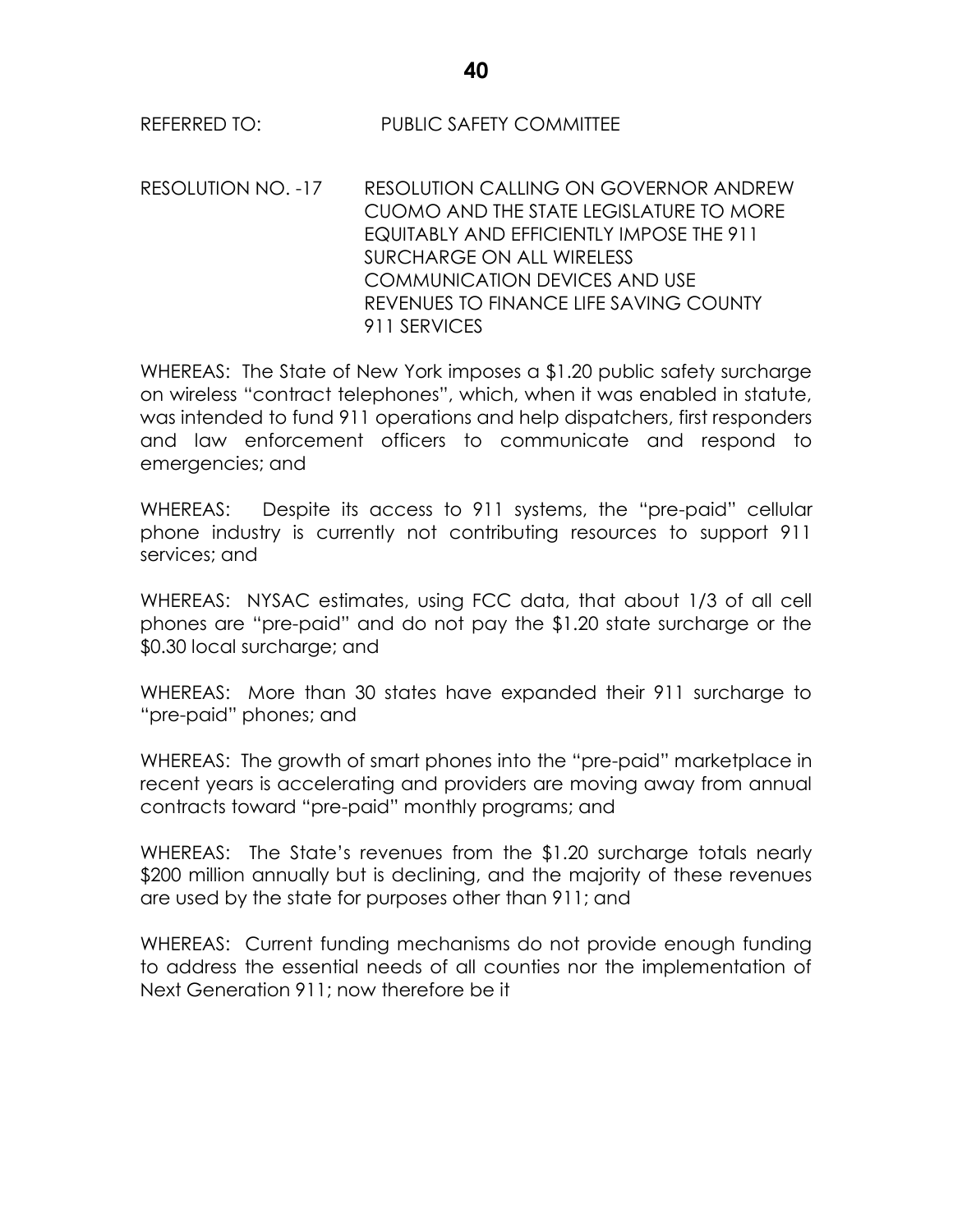RESOLVED: That the Tioga County Legislature calls upon Governor Andrew Cuomo and the State Legislature to determine a way to ensure adequate funds are available for emergency communication needs and furthermore authorize all counties the authority to impose a state surcharge up to a \$1.20 on all wireless devices that are capable of accessing 911 services; and be it further

RESOLVED: That any expansion of the state surcharge to "pre-paid" plans should commensurately authorize local surcharges for the same purpose; and be it further

RESOLVED: That the state should provide optional authority for the local wireless \$.30 surcharge for the eight counties that do not currently impose this surcharge; and be if further

RESOLVED: That copies of this resolution be sent to the other sixty-one counties of NYS, encouraging other counties to enact similar resolutions; and be it further

RESOLVED: That the Clerk of the Tioga County Legislature shall forward copies of this resolution to Governor Andrew Cuomo, Senator Fred Akshar, Assemblyman Christopher Friend, the Leadership of the NYS Legislature, the Commissioner of the Division of Homeland Security and Emergency Services, the NYS Association of Counties, the Inter-County Association of Western NY, and all others deemed necessary and proper.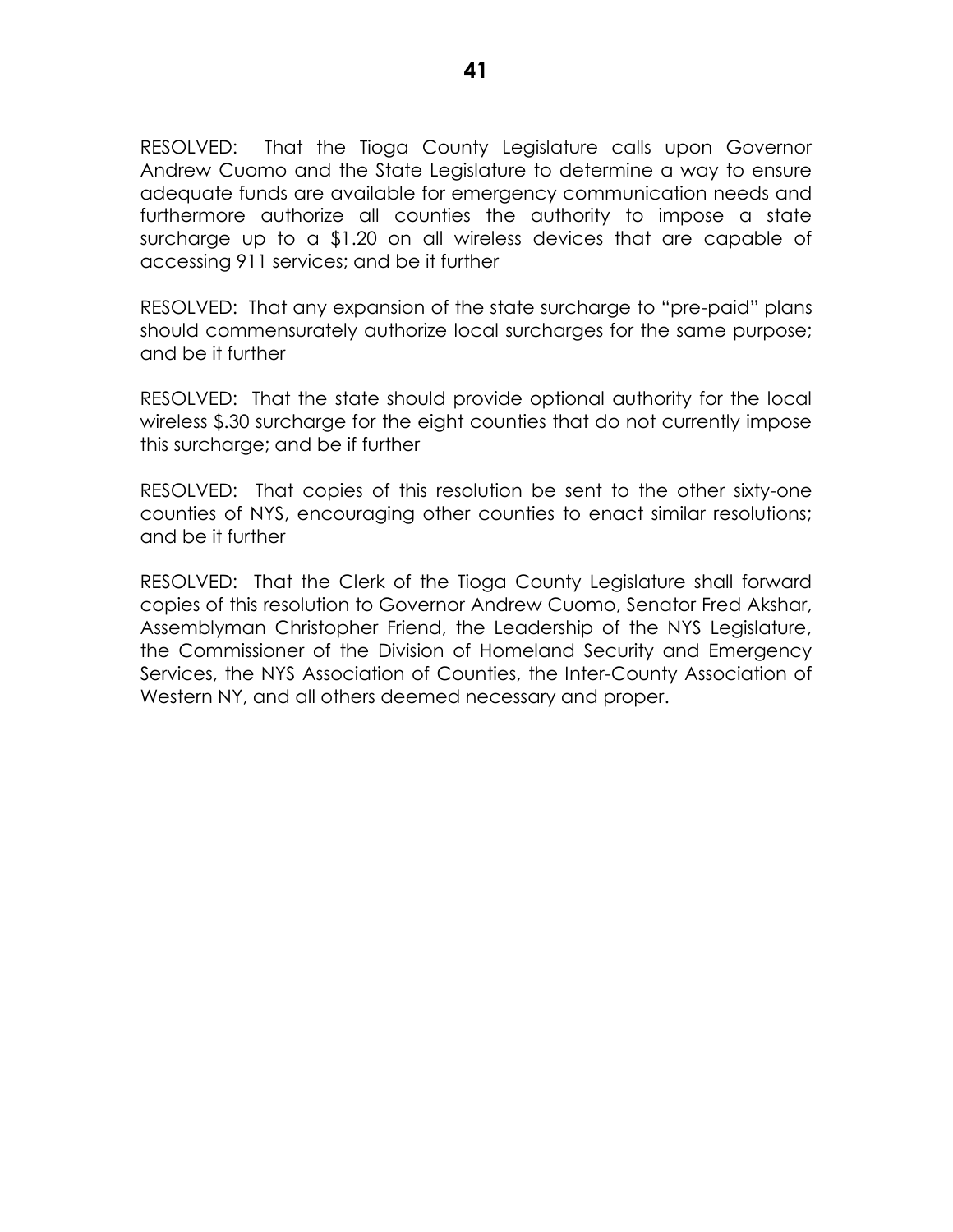RESOLUTION NO. -17 RETITLE AND AMEND CLASSIFICATIONS WITHIN CLERICAL AND ACCOUNT CLERICAL SERIES PERSONNEL DEPARTMENT

WHEREAS: Legislative approval is required to abolish and create any job title within Tioga County; and

WHEREAS: After conducting a review of full-time classifications within the clerical and account clerical series and after providing both notice and appeal rights to department heads and incumbents, the Personnel Officer has determined a need to retitle and amend a number of classifications:

Current title & Allocation New title Typist (CSEA SG III) Office Specialist I Sr. Typist (CSEA SG IV) CFF CONTROLLER Specialist II Sr. Clerk (CSEA SG IV) Cffice Specialist II Administrative Assistant (CSEA SG VII) Office Specialist III Account Clerk-Typist (CSEA SG IV) Accounting Associate I Sr. Account Clerk-Typist (CSEA SG V) Accounting Associate II Principal Account Clerk (CSEA SG VII) Accounting Associate III

and

WHEREAS: Salary allocations for the above new titles will remain consistent with the current title's salary allocation and incumbents shall have a continuation of status under civil service laws and rules; therefore be it

RESOLVED: That for the purpose of retitling and amending classifications, the Tioga County Legislature authorizes abolishment of the following fulltime titles: Typist, Sr. Typist, Sr. Clerk, Administrative Assistant, Account Clerk-Typist, Sr. Account Clerk-Typist, and Principal Account Clerk and authorizes the creation of the following full-time titles: Office Specialist I (CSEA SG III), Office Specialist II (CSEA SG IV), Office Specialist III (CSEA SG VII), Accounting Associate I (CSEA SG IV), Accounting Associate II (CSEA SG V), and Accounting Associate III (CSEA SG VII) effective February 15, 2017; and be it further

RESOLVED: That a final notification will be provided to department heads and employees impacted by these changes.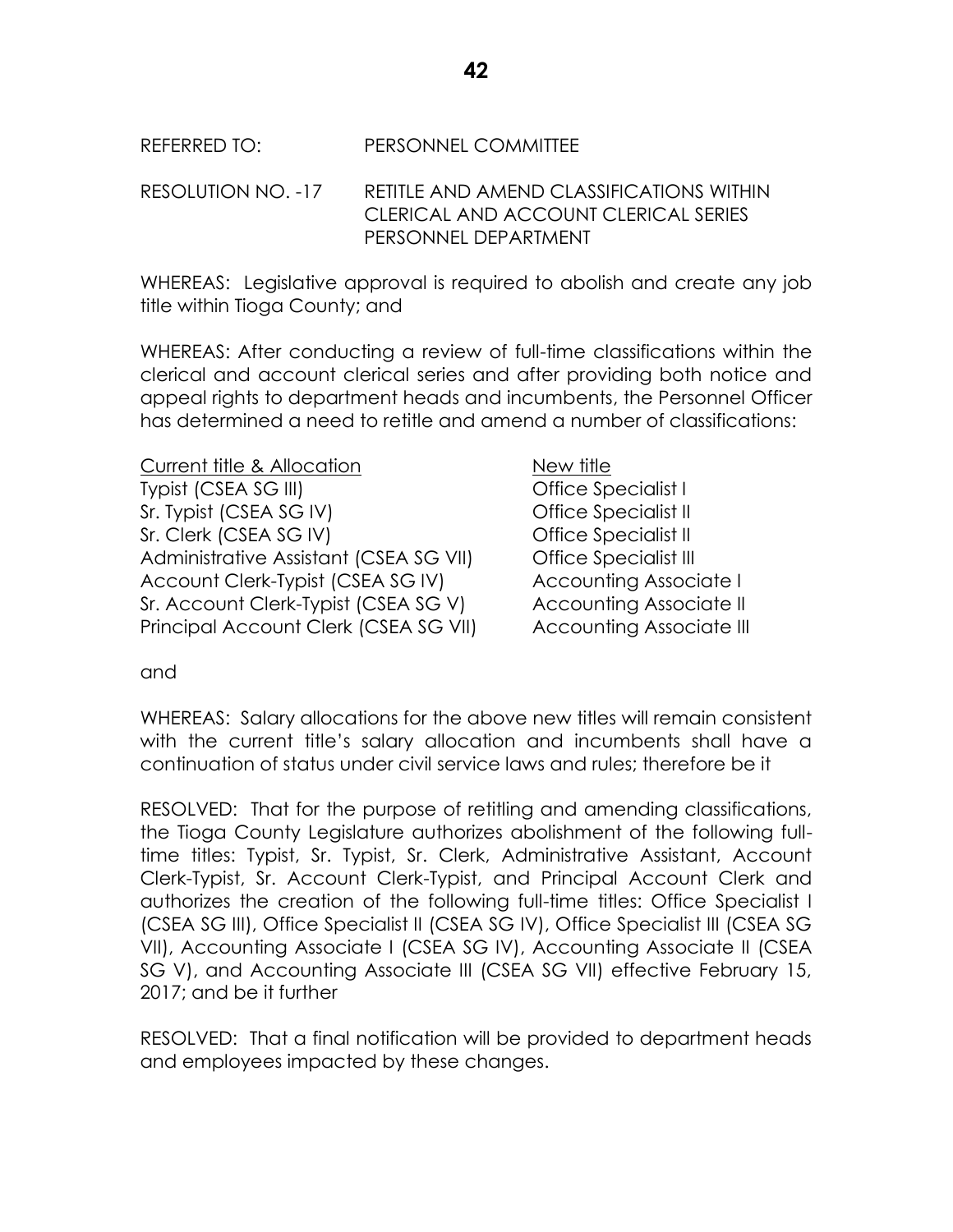| REFERRED TO:       | LEGISLATIVE WORKSESSION<br>PERSONNEL COMMITTEE |
|--------------------|------------------------------------------------|
| RESOLUTION NO. -17 | STANDARD WORK DAY AND                          |

WHEREAS: The New York State Retirement System created new reporting regulations in 2009 that require establishment of terms and work hours for elected and appointed officials and a resolution stating such at the onset of each term; therefore be it

REPORTING RESOLUTION

RESOLVED: That the County of Tioga hereby establishes the following as standard work days for elected and appointed officials, and will report the following days worked to the New York State and Local Employees' Retirement System based on the record of activities maintained and submitted by the following officials to the Clerk of this body;

| <b>Title</b>                  | <b>Name</b>   | <b>Standard</b><br><b>Work</b><br>Day<br>(Hrs/day) | <b>Term</b><br><b>Begins/Ends</b> | Participate<br>s in<br>Employer's<br><b>Time</b><br>Keeping<br>System<br>(Y/N) | Days/Mont<br>h<br>(based on<br><b>Record of</b><br><b>Activities)</b> |
|-------------------------------|---------------|----------------------------------------------------|-----------------------------------|--------------------------------------------------------------------------------|-----------------------------------------------------------------------|
| Appointed<br><b>Officials</b> |               |                                                    |                                   |                                                                                |                                                                       |
| Part-Time Assistant           | Robert        |                                                    | $9/19/16-$                        |                                                                                |                                                                       |
| <b>Fire Coordinator</b>       | <b>Byrnes</b> | 6                                                  | 12/31/17                          | N                                                                              | 12.39                                                                 |

I, Maureen L. Dougherty, Secretary/Clerk of the governing board of the County of Tioga, of the State of New York, do hereby certify that I have compared the foregoing with the original resolution passed by such board at a legally convened meeting held on the 14<sup>th</sup> day of February, 2017 on file as part of the minutes of such meeting, and that same is a true copy thereof and the whole of such original.

IN WITNESS WHEREOF, I have hereunto set my hand and the seal of the Tioga County Legislature on this 14th day of February, 2017.

Tioga County Legislative Clerk

\_\_\_\_\_\_\_\_\_\_\_\_\_\_\_\_\_\_\_\_\_\_\_\_\_\_\_\_\_\_\_\_\_